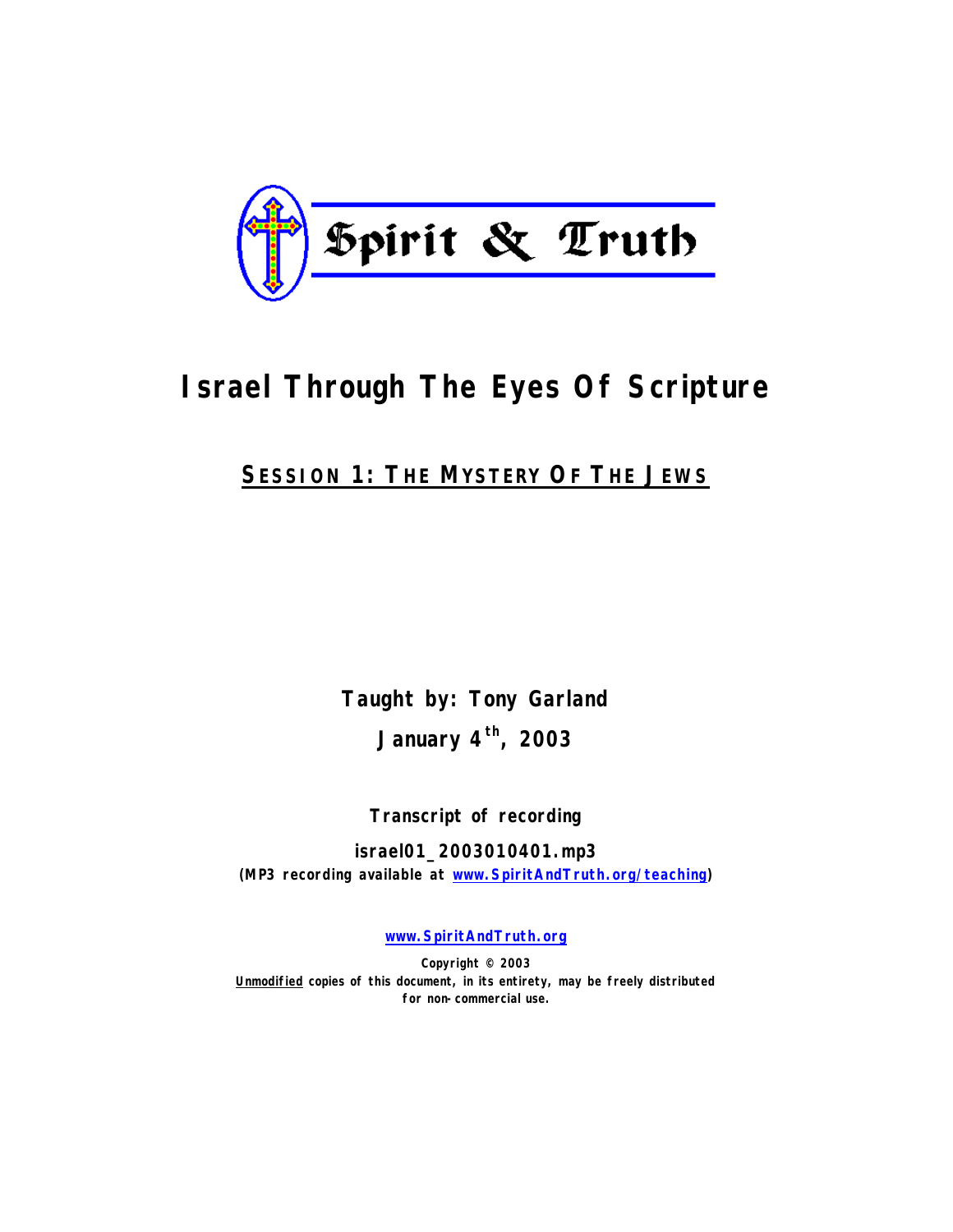# THE MYSTERY OF THE JEWS

### **I. Introduction**

This is recording #2003010401 recorded on January 4, 2003 at Camano Chapel (www.CamanoChapel.org). Our subject is *Israel Through The Eyes Of Scripture***.**  This is session 1 entitled *The Mystery Of The Jews.*

Let's start by asking the Lord in prayer to be with us. "Father, we come to you tonight as we embark upon the study of your chosen nation Israel. Father, there are a lot of different views about Israel. We ask You to show us in Your Scriptures and through Your Holy Spirit what you would have us know as believers in Jesus what our heart attitude should be toward Israel and what You are doing with Israel in history that we might not inadvertently oppose Your plan and what You are doing, Father. But that we would be aware of what You are doing on the earth and that we will be able to use that knowledge to glorify You and to reach others in Your Name. We pray these things in Jesus' Name. Amen."

### **II. Purpose**

The purpose of today's class is to establish the importance and relevance of the study of Israel to Christians—why a Christian should know about Israel as a nation and then setting forth a road map for the remainder of the course. So, tonight we will be talking about "the mystery of the Jews."

I have called this first class *The Mystery Of The Jews* because if you go out and talk to people who aren't Christians or don't know the Bible or even some Christians that do know the Bible, and especially if you go out and look at secular writings and the media, you will see people puzzled about the Jews. And they recognize historically that the Jews are an oddity and they are not really sure how to explain it. They think it is unusual. And we know, as those who are familiar with the Bible, that we can explain this oddity because God has made promises to that nation such that what we see in the unusual things surrounding the Jews and the nation have a lot to do with the fact that God in the Bible has chosen to use that nation as a witness to Himself in various ways. So this is the mystery we will look at.

Then, there is a lack of Christian understanding both historically and currently today, people who are Christians that do have a Bible, who might have some confusion or lack of understanding on how we understand Israel in Scriptures. There is a battle over Biblical revelation. What I mean by that is that everybody has the same Bible. We can open and read the same things in it, but you will find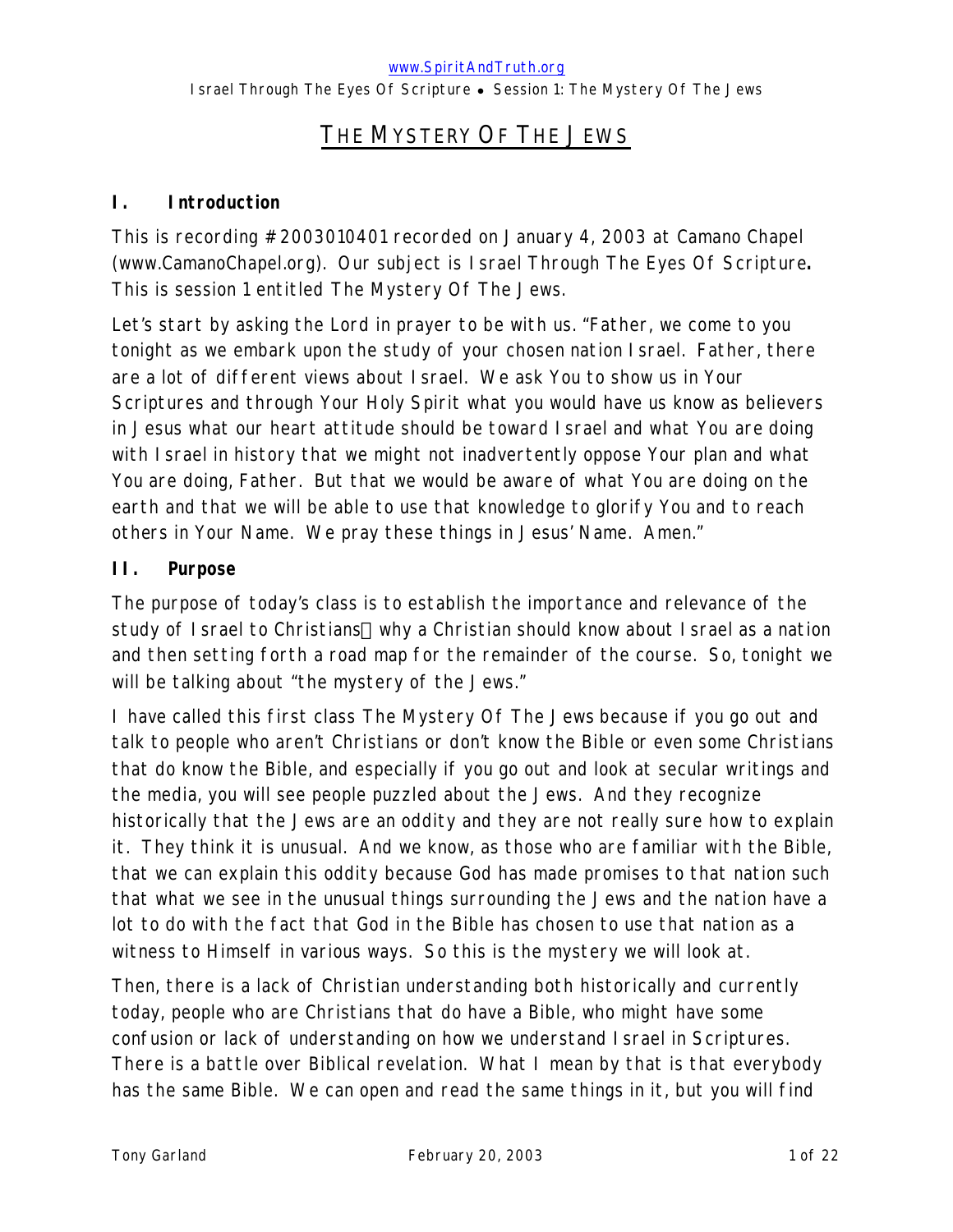different people will interpret things differently. And we will talk about why, through this course, is it that certain people say that God is through with Israel and that the Church replaces Israel.

There are different views about what it means to be a Christian. What it means to be a Jew in the nation of Israel. How they relate. And so that is what we are going to look at. How do we understand promises that God made and what are we free to do with those promises? Can we reinterpret them? Change them? And those are some things we will look at having to do with Biblical revelation. We'll touch on that tonight.

Then, at the end, we will talk about understanding God's purpose for Israel, that is to say, that God has a purpose for everything He does and for someone who studies the Bible, you would know that the purpose of God is to glorify Himself. And so, He has decided to glorify Himself in numerous ways, right? And one of those ways has to do with the nation of Israel and we will look at that in more detail.

### **III. Schedule [see companion document]**

This handout lays out the intended sequence of topics that we will go through in this 13-week course. It is a tremendous amount of material to cover in 13 weeks, so really all we will be able to do in each of those weeks is touch on the topic to help make you aware of it and give you some of the key scriptures on it so you will know where to go, what God thinks of those topics, and what we are to understand.

So you see we have in Week 1 - *The Mystery Of The Jews.* 

And the next week, we will look at *The Calling Of Abraham* who is considered the Father of the Jews. Abraham, Isaac, and Jacob—who was renamed Israel—all the descendants that come from Israel would become the nation of Israel. We will look at his calling—when God reached down and tapped him on the shoulder and said, "You, Abraham, I want to deal with you."

Then we will look at *Out Of Egypt* which defines the birth of the nation Israel. God initially called Abraham, Abraham had offspring, but then they went into Egypt and while they were in Egypt in slavery, God built up the nation and He called them out of Egypt, He said, "Out of Egypt I have called My firstborn." In the original context of Genesis, that is talking about the nation Israel. God says, "That is My firstborn, that nation."

We will look at *The Promised Land*, which is very controversial today.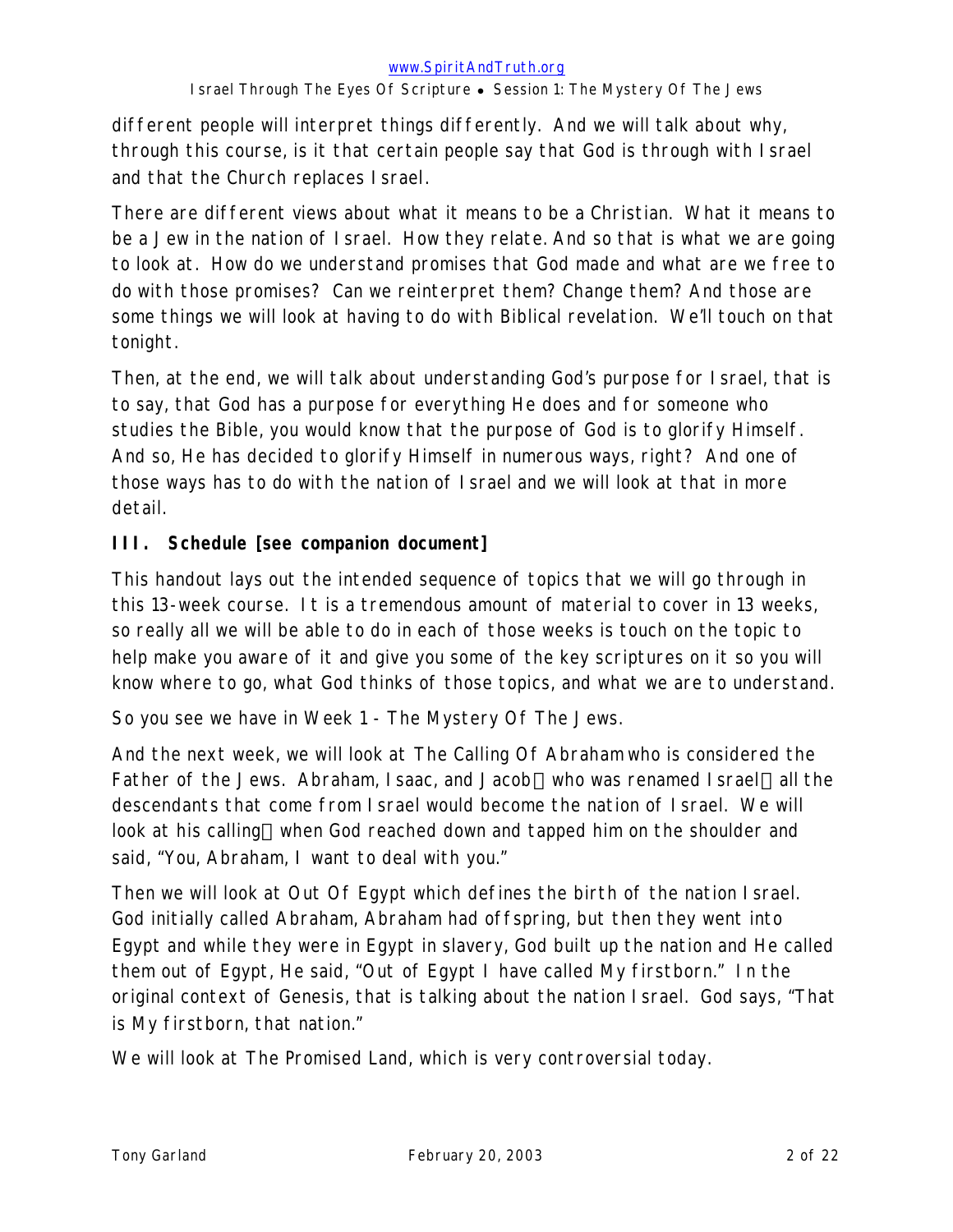Hopefully, looking at that along with some of these other topics in the Millennial Kingdom at the end, we will get a handle on, as a Christian, how do we look at the land over in the Middle East today?

We will look at *The Promise Of Spiritual Regeneration*. And here I am not just talking about the regeneration of believers, those who are "born again," but the Scripture has quite a bit to say about the nation Israel itself, that God is going to regenerate the nation itself. We will look at the New Covenant which we participate in as believers—who are not Jews, but who are born of the Spirit, God's Spirit within us—and we'll see that the New covenant was originally given to the nation Israel. How do we understand that today and how does that work out? What does it have to do with everything that follows from here?

We will look at *Daniel's Seventy Sevens.* That particular passage in the book of Daniel is where Gabriel gives a prophecy to Daniel who is in Babylon and it sets forth a road map of Jewish history from that point forward. We want to try and understand that.

We want to look at *The Presentation And Rejection Of Messiah Jesus*. Notice that I said *Messiah* Jesus. You will see as we go through this course that I am going to purposely emphasize the Jewishness of the Scriptures because part of what I'm trying to offset in this course is that we have a Western bias for—lack of a better word—when we come to Christ. Most of our teaching about Israel or about the Scriptures comes from westernized sources, so we lack some of the Jewish background. So here is a presentation and rejection of Messiah Jesus. He comes to His own and His own receive Him not, John said, right? So, we are going to look at that. What did He present? How did they reject Him? What were the implications?

And then what follows from that is that *Salvation Comes To The Gentiles*, those of us who are not Jewish in background. We are the seed of Abraham by faith through Jesus Christ. We will look at why this happened and what did God accomplished with it.

We will look at *The Relationship Of The Church and I srael*—how the two relate to one another.

We will look at *Gog Of The Land Of Magog.* That may sound like a bunch of gobbledygook depending on what you have read, but it is basically one of the passages of Scripture that talks about a future war where different nations attack I srael—which has not occurred yet. We will look at who some of those nations are and the characteristics of that battle. We are not going to look at it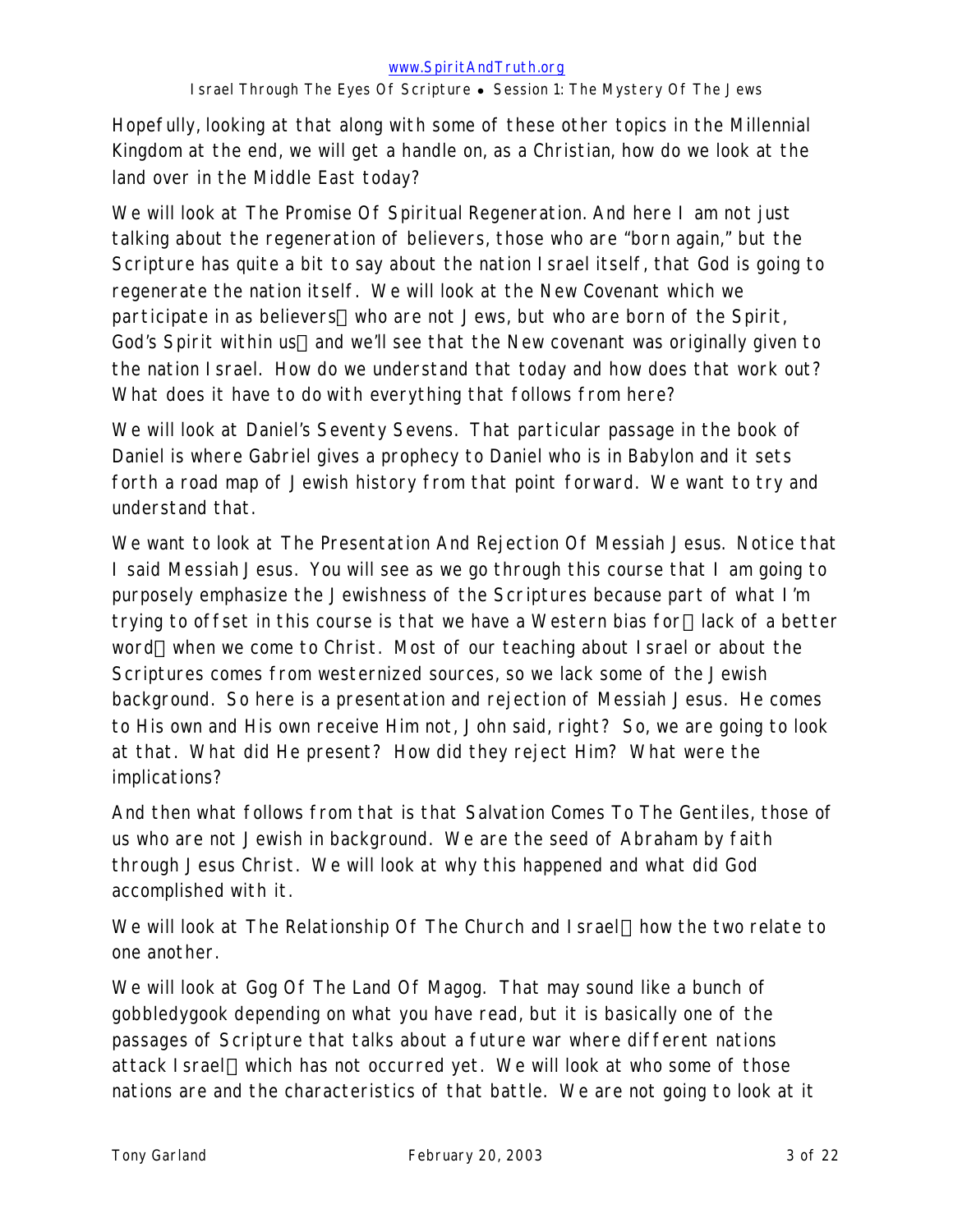so much from a point of view of trying to fit it into today's news or the newspaper. We are going to look at it to see what God does with this war and why He allows it to occur and what is His purpose because the emphasis on this course again is not newspaper prophecy. The emphasis on this course is to say, Why is God using Israel? What does He still want to do with the nation and what is His purpose?

Then there is the *Time Of Jacob's Trouble* which we will talk about which is the Tribulation or Great Tribulation, different aspects of God's dealings in that period which includes dealings with the nation Israel.

And finally, *The Millennial Kingdom* if you haven't looked at that before. It is basically looking at history in three stages. The first stage is the stage we are in which is the earth as we know it today. Then there is the stage three which is a "new heavens and earth" which in Christianity we call heaven but it is actually heaven and earth. It has earthly aspects to it, but it is a re-created heaven and earth that is perfect and in-between those two is this period of time when God's kingdom comes on earth to the current earth and Jesus reigns as Messiah. So when you pray the Lord's Prayer, you say, "Your Kingdom come, Your will be done on earth as it is in heaven." This is what you are praying for partly. There is a spiritual aspect of our belief as Christians, but there are earthly promises God has made that He is going to bring to pass too. So, when we pray, "Your will be done on earth" we are not just saying something abstract, we are saying, "God bring Your rule directly to earth." We will be looking at that in the Millennial Kingdom.

### **IV. Resources [see companion schedule document]**

### **A. Computer-Based Bible Study**

If you are looking for additional information as we go along, there is a web site www.e-sword.net where you can find a really nice free electronic Bible that has the equivalent of hundreds of dollars of study aids and they are all the standard things you would think of, Strong's Concordance, the Treasury Of Scripture Knowledge, different Bible versions. And if you are into Bible Study, that is a great resource to get you started for computer Bible Study. [Also see www.SwordSearcher.com and www.Logos.com.]

### **B. Internet Sites**

On the internet, there is also a web site that my wife and I run that is www.SpiritAndTruth.org. If you go there under teaching, you can find audio recordings of this class. That is where I'll be putting them so if you miss any of the notes, you can download them from there too. Also,

www.SpiritAndTruth.org/sites/sites.htm#israel on our site has links that take you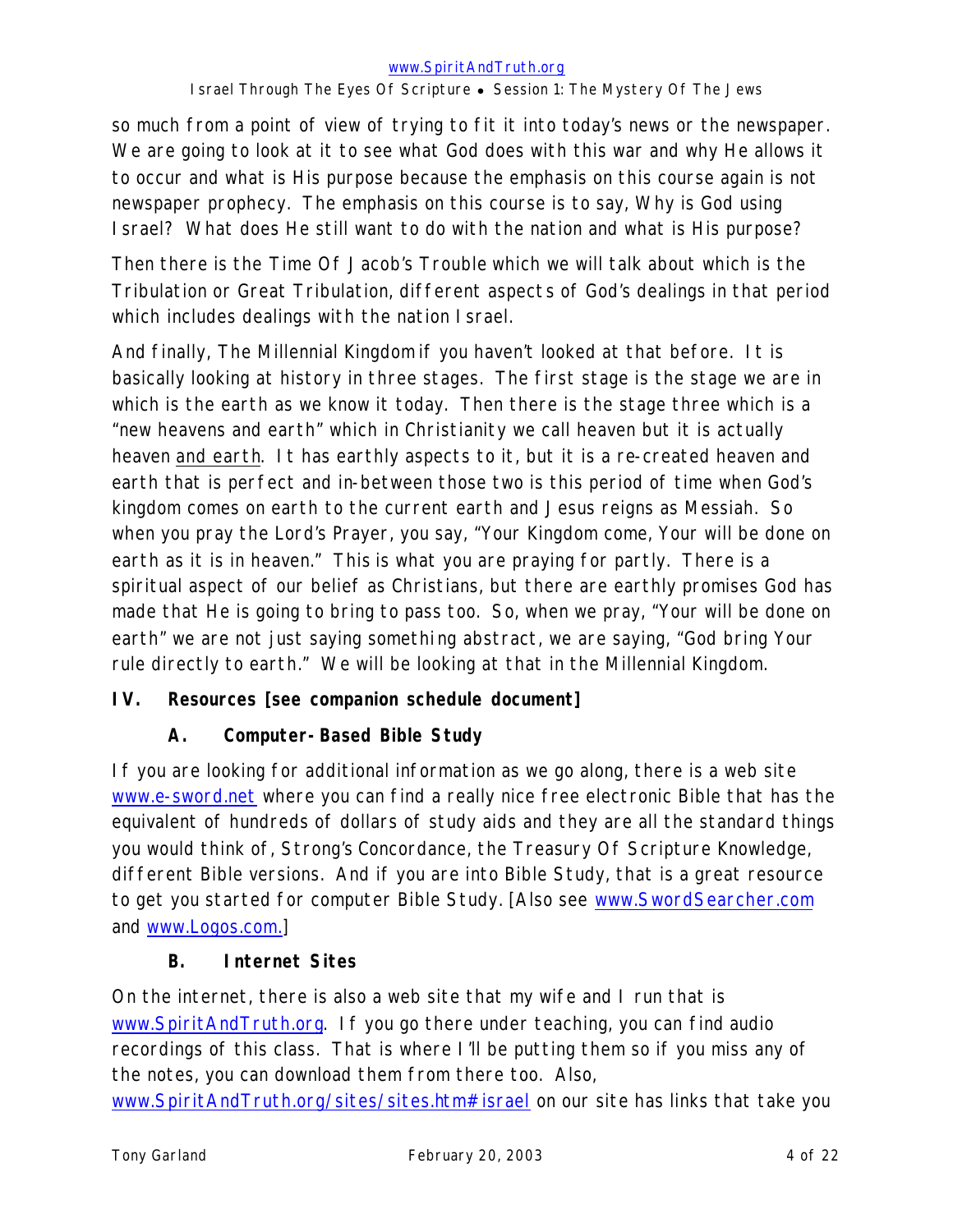to other Jewish-related web sites if you want to look at aspects of Israel in Scripture.

### **C. Recommended Books**

Then, I've listed a bunch of books here, some in particular I've highlighted which are here on the table. Basically, the three examples I've brought are:

### **1. An** *Historical Atlas Of The Jewish People* **by Eli Barnavi.**

It is a somewhat expensive book, but a very beautiful book. It mixes a lot of graphics and maps and charts with a timeline as well as text. This is done by Jewish scholars and it is a really good resource for general reading.

# **2.** *Israelology: The Missing Link In Systematic Theology* **by Arnold Fruchtenbaum.**

This next book I wouldn't recommend unless you are really hard-core. This is his doctoral thesis and it goes through the Scriptures in great detail looking at different ways that people have interpreted Scriptures related to Israel. It looks at Covenant Theology, Premillennial, Postmillennial, all these theological terms and this one will take a long time to work through, but I brought it just in case you are really interested and want to go deep.

# **3.** *There Really Is A Difference* **by Renald Showers.**

It is a comparison between Covenant and Dispensational Theology. If you don't know what that means, it doesn't matter, but it is easy reading for someone who has never come across the idea that the majority of Christians do not believe that God is working with Israel today. They believe that when Jesus Christ was rejected as Messiah, that the promises that were given to Israel have been transferred to the Church. And the Church, people who believe in Jesus, are "spiritual Israel," the "new Israel," so what is going on in the Middle East doesn't really have much relevance to what God might be doing. It is just a big distraction. This book talks about that in more detail and gets at what the essential differences are that cause people to interpret the Bible that way as opposed to the way we will be teaching here which all the elders at Camano Chapel believe.

### **4.** *God's Word*

Obviously, the number one resource is the Bible. We don't want to be getting off on a lot of other things if we don't look at the Bible.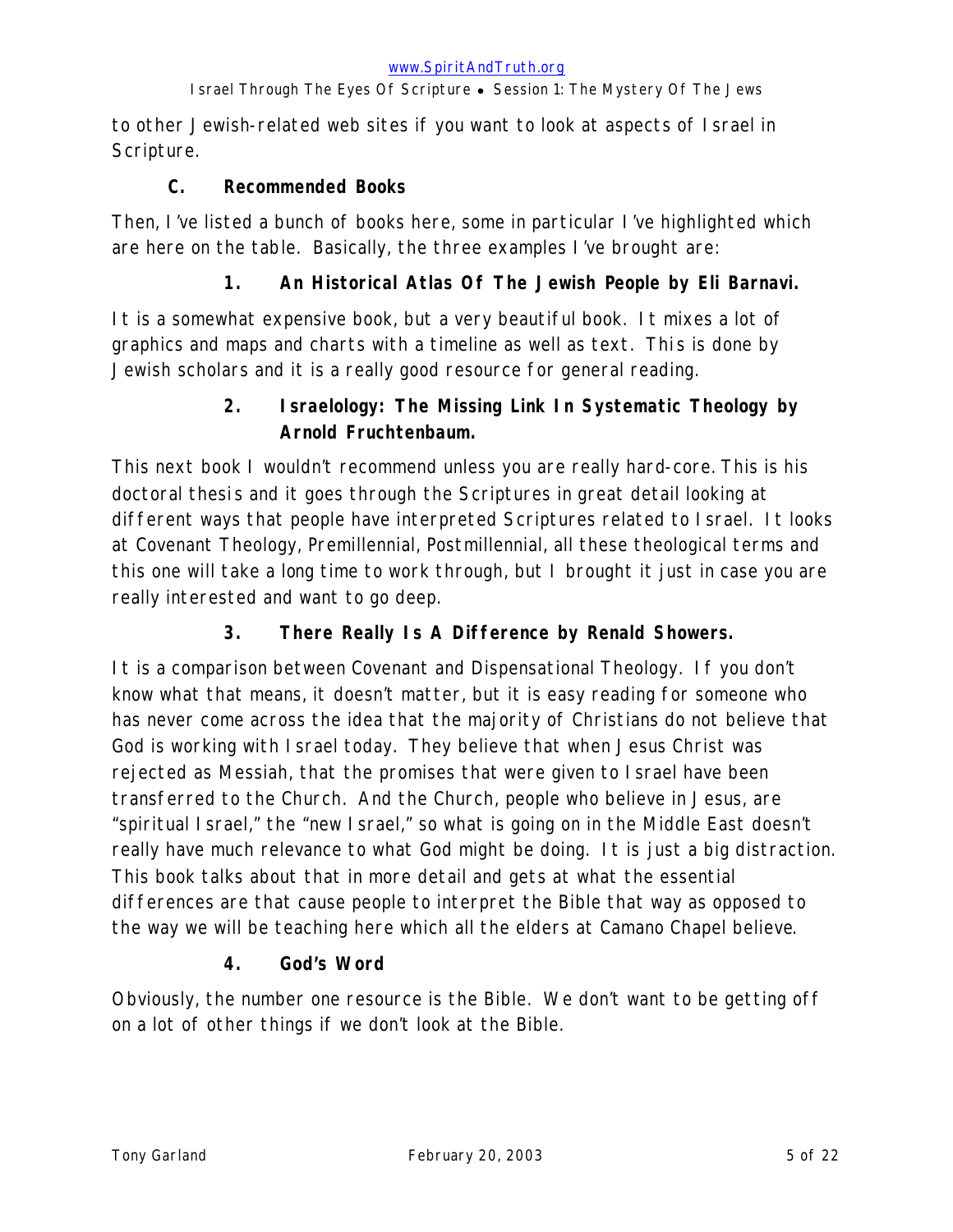# **V. Historical Timeline of Israel [see companion document]**

This is an amalgamation that puts together information from different sources I've drawn from. One of the things you'll find when you start looking at the history of I srael is that it is kind of humorous—it would be humorous if it wasn't sad—is that a lot of scholars are very critical of the Bible, they don't trust the Bible and so the problem they have is that when they want to study the history of Israel, you can only go so far back before your only source is the Bible. And then you are kind of stuck [you have to trust God's Word!] The early dates come from some conservative sources that are based on the Bible, and then we carry it further and I've highlighted or put in bold some of the main events that are particularly significant.

# **A. Abraham enters Canaan.**

Abrahamic Covenant initiated. This is basically the creation of Israel. It starts around  $1921$  B.C.

# **B. The Exodus out of Egypt.**

This is where the nation itself is born as opposed to kind of an individual set of promises.

# **C. The Mosaic Covenant is given.**

This would be what we call the Ten Commandments. The laws of Moses were given about this time to the nation of Israel.

# **D. Divided Kingdom to the Fall of Jerusalem**

We go through a lot of other things here. After Solomon and King David, Israel has a Civil War, splits in two. It splits into a northern and southern kingdom. The Northern Kingdom eventually gets dispersed or taken to Assyria and the Southern Kingdom eventually gets taken to Babylon in 586 B.C.

# **E. Return From Babylon**

We go on from there where the Southern Kingdom returns and builds the temple and so on.

# **F. Birth of Jesus**

You can see that Jesus unfortunately wasn't born at zero. Herod the Great died in 4 B.C. and was alive at the time that the star comes, right? The wise men come looking for the star, so you have a problem. If Herod died in 4 B.C. and Jesus is born when Herod is alive then Jesus was born before zero. So, somewhere around 6-4 B.C., you will get different opinions from different people, that Jesus was born. Of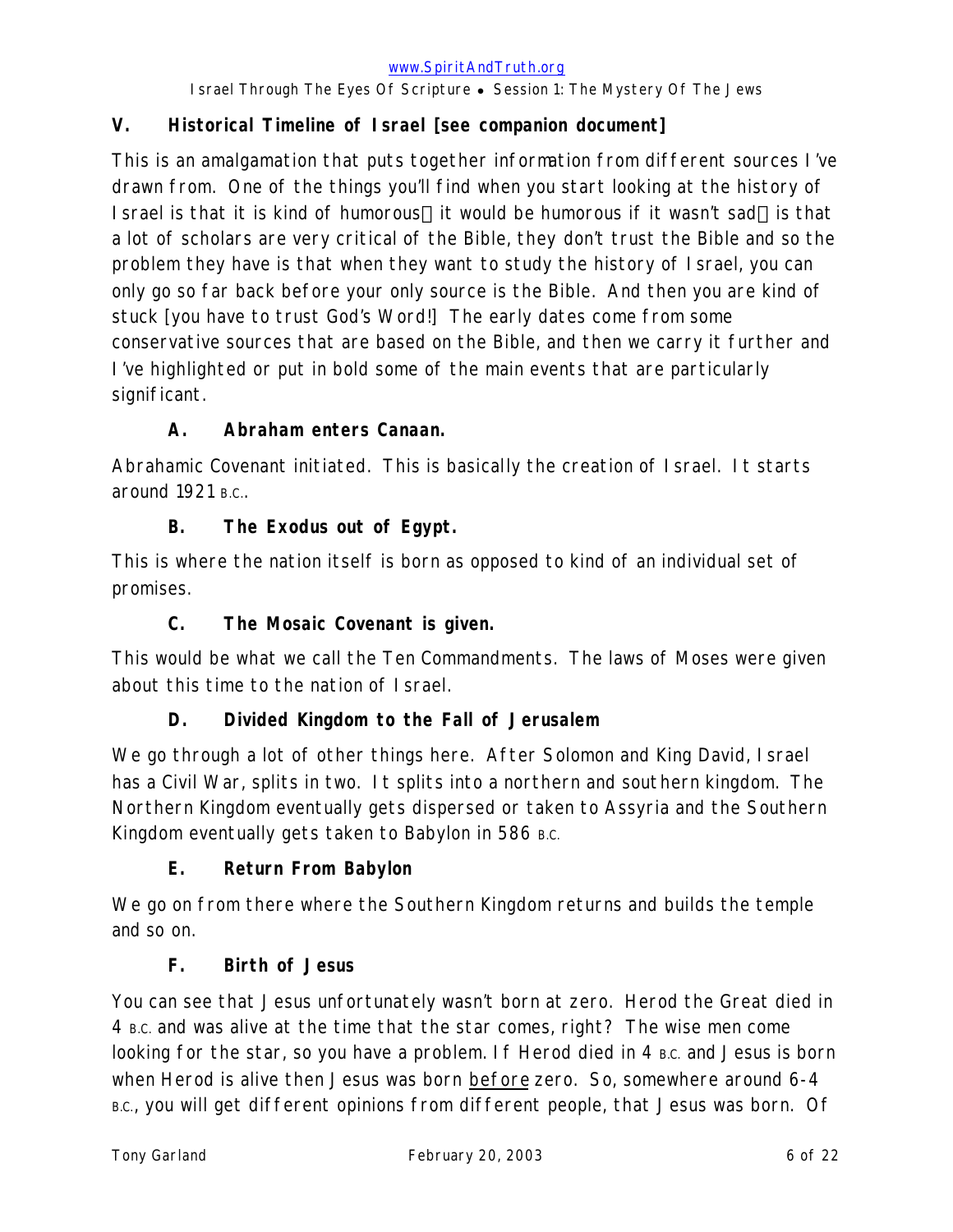course, as a believer, the birth of Jesus and the crucifixion of Jesus were the two most important events in all of history. And I would say that the crucifixion is the most important historical event ever for anybody, including God.

### **G. Destruction of Herod's Temple**

Then we go on to 70 A.D. where the destruction of the temple, this is after Jesus is gone and the early church is operating. This is a very key event because it leads to the dispersion of the Jews throughout the earth and a lot of things are happening. But this is a very key one, 70 A.D. and after this, after the second Jewish revolt, the Bar Kokhba revolt, you'll see that the dispersion of the Jews really takes off after that and this is all related to prophecy in the Scripture which we will look at where God says, "I'm going to do these thing if you don't [obey]." And one of the things He said He would do is "I will make you a by-word among the nations. I'm going to scatter you all over the world and I'm going to make you a wonder. People are going to look at you and go 'What in the world is it with these Jews?'" We'll look at some of those passages.

### **H. Crusades**

Then I included some things that are very sad commentaries in history and they have a lot to do with the topic of Christian misunderstanding of the topic of Israel, the Crusades (99-1244 A.D..). The Crusades set out, there were a series of crusades, but basically they set out to liberate the Holy Land from the infidels which in this case were Islamic Muslims. But before they get very far, they start slaughtering Jews along the way because they are on their way to Jerusalem to kill people who don't believe in our Lord—that have control of Jerusalem. Here we have these people living in our midst in medieval Europe, right? We have these Jews, "these Christ-killers," and I'll share a letter today where people are still saying that, but we have these people who "crucified our Lord" and on our way, let's take care of them, so the crusades damaged the Jewish culture tremendously.

### **I. Inquisition**

Then we have the Inquisition which was under the Roman Catholic Church which was to get rid of heretics including the Jews. There were similar to what we would call Protestant today, but this was before the Reformation so you can't really say they were Protestants at the time, but they were people like you and me who read the Bible and believe the Bible is the ultimate authority. They ran afoul of the Roman Catholic Church too, so during the Inquisition, we have as a minority group—we have people like you and me. If we were serious about our faith and we were really serious about the Bible, we would have been in trouble at the time of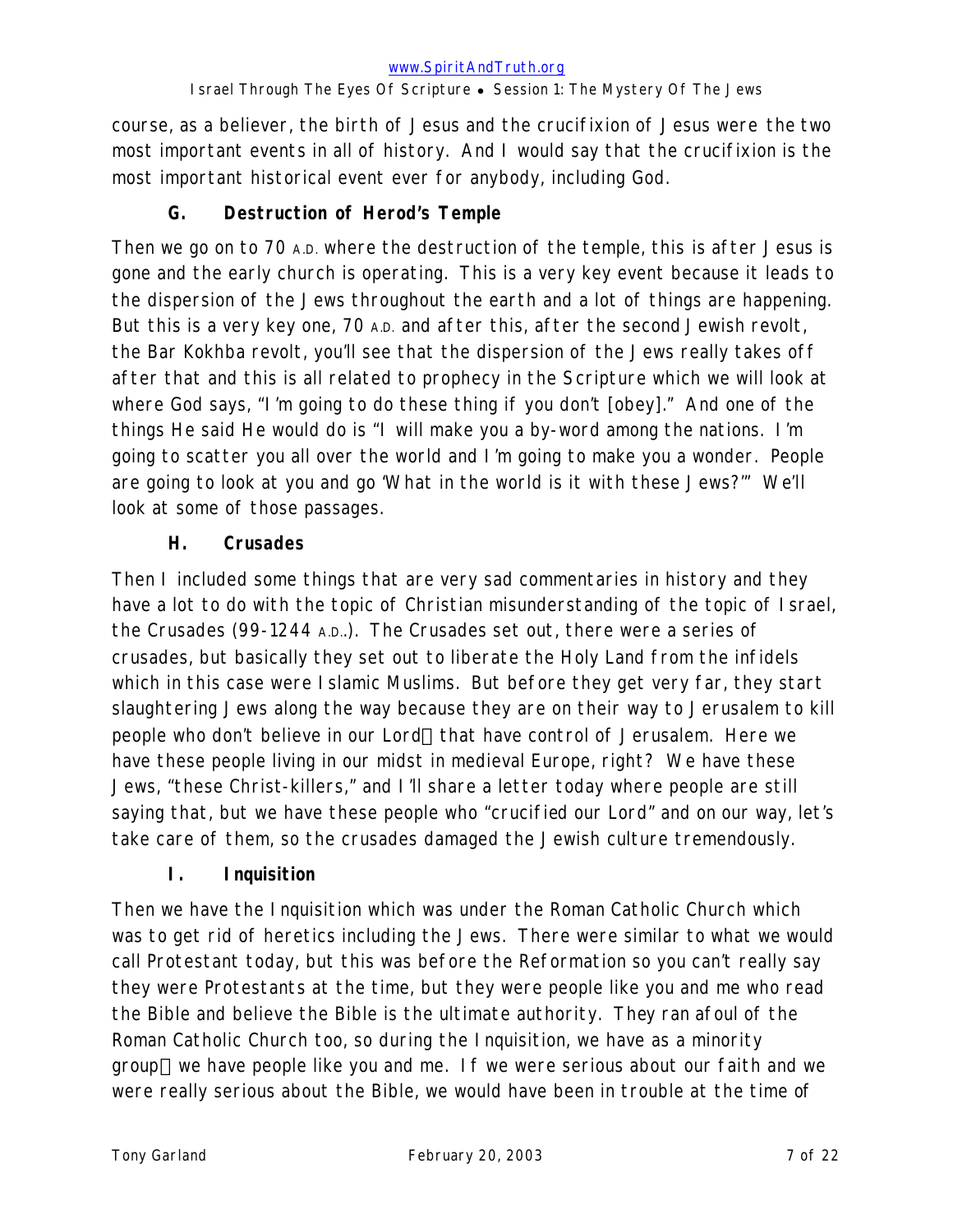the Inquisition too. But it was a very big negative for the Jew and that went on for almost 300 years. The last recorded death from the Inquisition judgment was in 1765 A.D.. It went on for a long time. Now notice, from both of these, from the point of view of a Jewish person, these were perpetrated by Christians. Now, you and I look at it and say, That was "Christendom—those were people who weren't reading their Bible closely and so misunderstood what it said." But the sad fact is that the largest persecution of Jews in the history of the world [the holocaust excepted] was instituted by Christian influences, however you want to look at it. And this is one of the strategies I believe that Satan has to keep the Bible divided. To keep the Jews so that they hate the cross so they can't come to their Messiah and to keep the Christians so they don't have a clue what the Old Testament is about in some cases. They don't understand the Jewishness of the foundation of their faith so they are likely to misinterpret some of the things Jesus says and does. But basically if you can keep those two apart, you are going to keep from having the nation of Israel come to where it's going to be in God's plan. He'll bring it there anyway, but I'm just saying that that is part of what is going on here in this historic situation.

# **J. The Black Death**

I listed, not because it is specifically Jewish, but because the Jews were blamed in many cases for the Black Death. That's where we had the rats with the fleas and the fleas carried the disease. Many Jews were blamed.

# **K. Kicked out of Spain**

Notice here that Columbus set sail for America in the same year the Jews were kicked out of Spain. There is a lot here but if you go down, I'll just pick out a few other ones.

# **L. Jew as English Prime Minister**

In 1874 A.D. England had a Jewish Prime Minister Benjamin Disraeli. That is significant because Herzl who was a key player in the beginning of Zionism which is where the Jews decided we need…the Jews were…when they dispersed into different countries, the idea was that they were going to be able to assimilate there. We will see that there are passages in Scripture where God says, "When I send you out to these countries and you are going to try and fit in, I'm not going to let you fit in. I'm going to keep you a unique people. You are not going to be able to fit in." We will see that during this time when the Jews were in Europe, you had some very fine literary works and theatrical works and so on. The Jews were in upper academics and so on, and so it was looking like they were going to fit in in the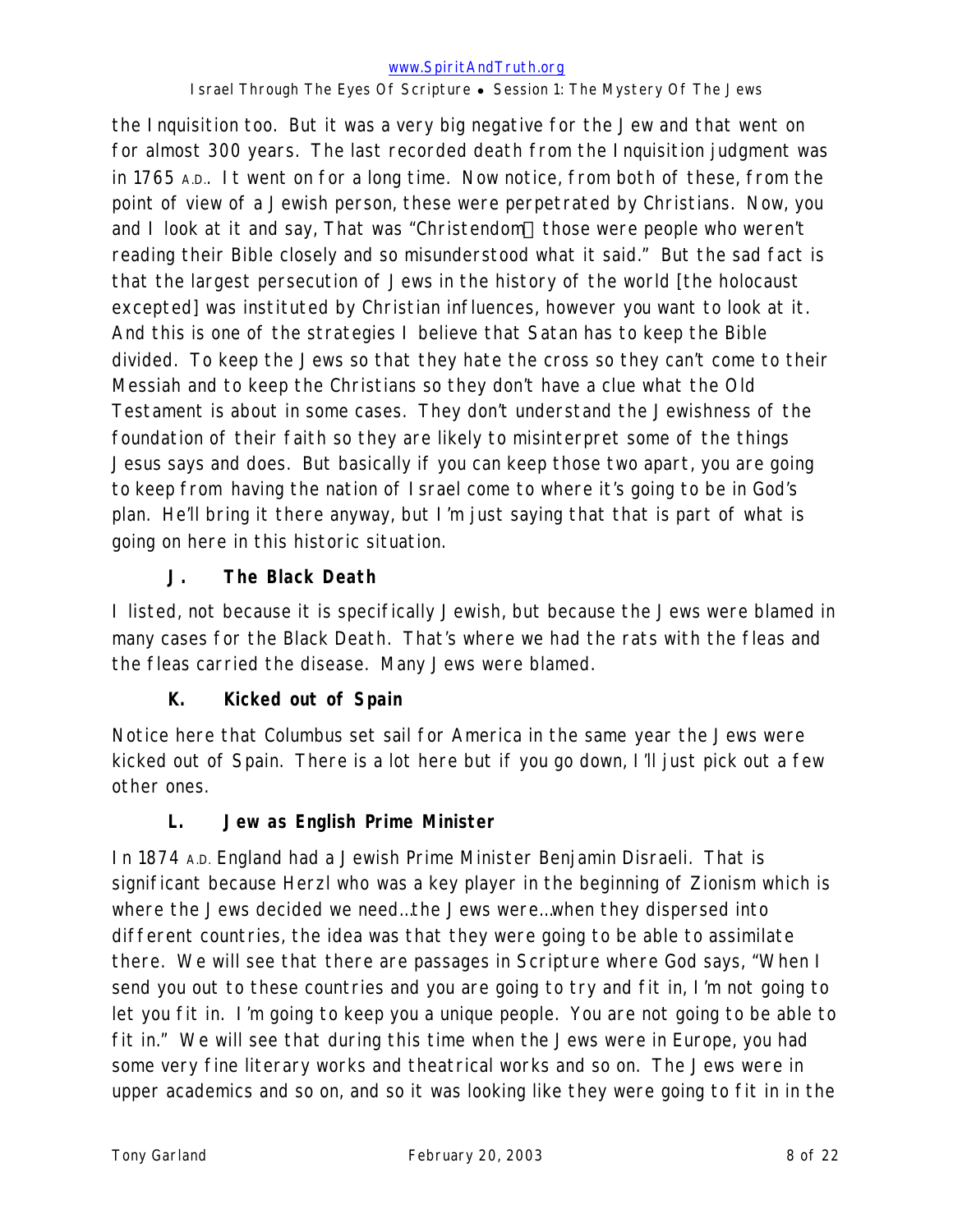very countries that ended up being the very worst for them in the holocaust: Germany, Poland, and so forth.

### **M. The Balfour Declaration**

The Balfour Declaration eventually leads to the British having the Middle East and the British Mandate. All of this leads up to the establishment of the state of I srael, but in-between, of course, we have one of the most sordid—if you don't believe that man is depraved, if you are in church and you think that if we just get our social act together and if we just get rid of hatred and we can educate people the proper way, and if we raise our kids in a way where we don't mar their psyche, then we'll have perfection and a great time on earth—well, this should take care of that problem. In the holocaust, 34% of the Jews were exterminated—six million. Sad to say, but there are French academics today denying the holocaust ever occurred. Can you believe it?!

### **N. Modern Period**

Then I have a list of all the different things that go forward after the establishment of the State of Israel in 1948 up to 2001. Now this is just to give you a flavor for Jewish history. We'll talk about certain of these events, but this is not a political class which is to say, our focus in not going to be looking at the tail end of this and trying to fit it into prophecy. Our focus is going to be looking at the Scriptures and what do they say and what are the things we can know for sure that it says about Israel rather than some of the speculative things that are more associated with what you will hear some people teach.

### **VI. The Diaspora**

Also, on the chart here I have a small table of Jews in the Diaspora. Diaspora means "scattering of seed" and it is a term that means the dispersion of the Jews among the nations. In 700 B.C. 80% of the Jews were in Israel and 20% were outside at that point. By 200 A.D. there were only 20% in Israel and 80% out, so you see through that during this period of history there was an exchange, the complete opposite. You get to 1600 A.D. and 1% of the Jews are in Israel in the land and the other 99% are wandering Jews, which is a proverb, and it is what God predicted. Then, here I have in 1991 that 32% are back in Israel and still 68% out. I don't have more current data on those available, but this is from the *Historical Atlas Of The Jewish People* which has a really nice page which shows their population and all sorts of things. But this part from a Biblical point of view, this Diaspora, we will be looking at when we talk about the Promised Land because it relates to whether or not the Jews are allowed to live in the Promised Land and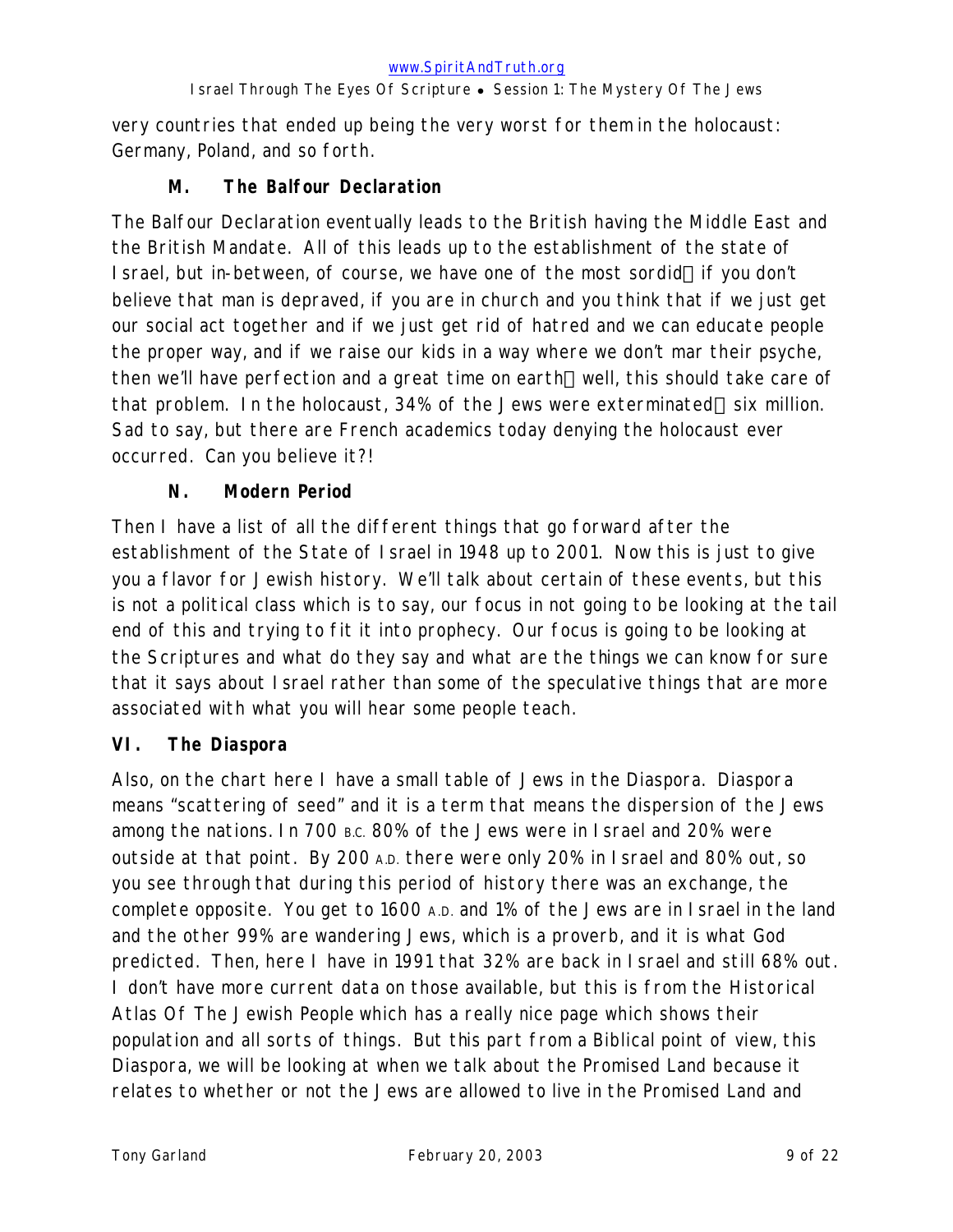God basically said that if they would follow the Mosaic Covenant, then He would give them possession of the land. I have to be careful what I say. They own the land, it's a matter of whether or not He lets them…. Like if I said to you, "Son, you are 16 years old. Here's your car. I gave you this car, but if you behave well, I'll give you the keys to drive it. I'll let you drive it, but if you don't behave well, the keys are going to stay in my pocket. But it is still your car. It's your car. It's just whether or not you will be driving it." So that is something we will be looking at. This is God saying, "You are not driving your car."

### **A. Question asked:**

"What is the normal average for people who have left other countries like Hawaii?" Answer: I don't know. What would the average be for a typical nation where people are not all in the nation? I think you have to say that when 99% or 68% of people are out there that it is a very high number because this isn't just any nation, this is a people who open their Old Testament, the Torah [Tanakh], it tells them that they are supposed to be in the Promised Land, the land of Israel. Every year they say, "Next year in Jerusalem" at their Passover. So, this isn't just a people that is scattered. This is a people that absolutely have a very strong cultural separation to be Jewish, to be in the land although still most of them are out. And of the 68% who are out, there is a huge number of them that want to assimilate in the population but they don't know their own Scriptures. They can't assimilate and God will not allow them to totally assimilate in the nations.

# **VII. The Mystery of the Jews (the world's perspective)**

Now I want to share a couple of things that different people have written about the Jews that state some of this mystery.

> "The great Prussian Emperor Frederick often would test his chaplain with theological questions. Frederick, however, said he did not have time for long answers and explanations. He wanted simple answers that he could comprehend quickly. One day he asked his chaplain if he could provide simple and succinct evidence for the truth of the Bible. Frederick asked if the chaplain could provide evidence in just one word. The wise chaplain responded that he could do just that. 'What is the magical word?' Frederick asked. The chaplain replied, 'Israel, your majesty. The people of Israel.'"

### Mark Twain wrote:

"If the statistics are right, the Jews constitute but one quarter of one percent of the human race. It suggests a nebulous dim puff of star dust lost in the blaze of the Milky Way. Properly, the Jew ought hardly to be heard of; but he is heard of, has always been heard of. He is as prominent on the planet as any other people, and his importance is extravagantly out of proportion to the smallness of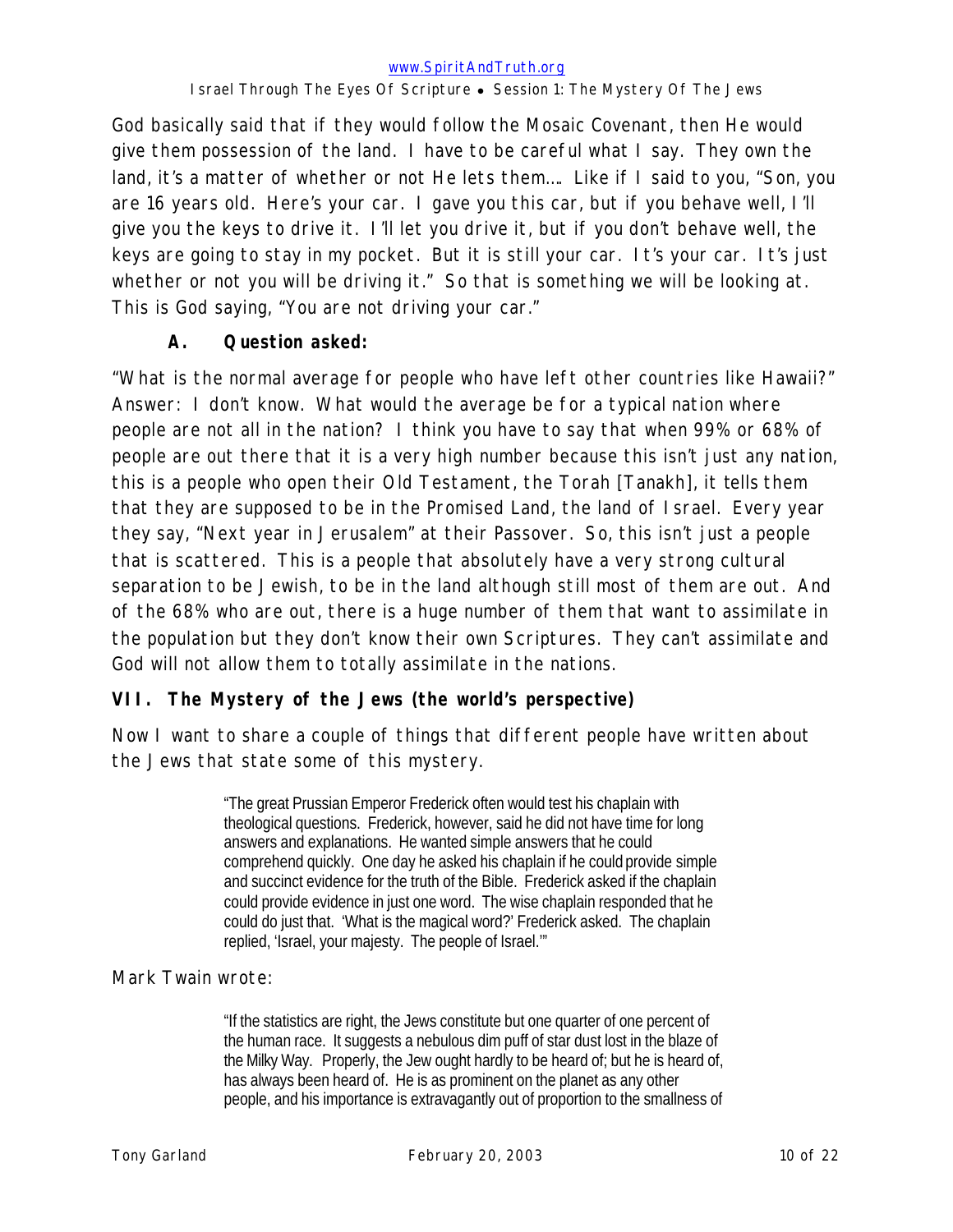#### *www.SpiritAndTruth.org*

*Israel Through The Eyes Of Scripture* • Session 1: The Mystery Of The Jews

his bulk. His contributions to the world's list of great names in literature, science, art, music, finance, medicine and abstruse learning re also way out of proportion to the weakness of his numbers…. The Egyptian, the Babylonians, and the Persians rose, filled the planet with sound and spender, then faded to dreamstuff and passed away; the Greek and the Roman followed, and made a vast noise, and they were gone…. The Jew saw them all, survived them all, and is now what he always was…. All things are mortal but the Jew; all other forces pass, but he remains. What is the secret of his immortality?"

To that we answer, one word: 'God.' Or four words: "the promises of God." Nicholas Berdyaev said:

> "I remember how the materialist interpretation of history (*looking at the physical, using your logic, and what your eyes see*), when I attempted in my youth to verify it by applying it to the destinies of the people, broke down in the case of the Jews, where destiny seemed absolutely inexplicable from the materialistic standpoint … According to the materialistic … criterion, this people ought long ago to have perished. Its survival is a mysterious and wonderful phenomenon demonstrating that the life of this people is governed by a special predetermination, transcending the processes of adaptation expounded by the materialistic interpretation of history. The survival of the Jews … their endurance under absolutely peculiar conditions and the fateful role played by them in history; all these point to the peculiar and mysterious foundations of their destiny."

#### Right! The Abrahamic Covenant! Historian Heinrich Groetz said:

 "a nation (Israel) which has witnessed the rise and decay of the most ancient empires, and which still continues to hold its place in the present day, deserves the closest attention."

#### **VIII. Mystery of the Jews (the Biblical perspective)**

Let's open our Bibles now. If you can bring a Bible every time that's great, because we are going to be going into the Bible a lot and we'll be spending a lot of time in the Old Testament, partly because we are weaker generally as Christians because we have less exposure to the Old Testament.

And one of the things I want to try and establish in this course is that when God makes promises, He means what He says and as Christians, we may not be familiar with a portion of His promises that are in the Old Testament and/or not as familiar with them as we could be.

And so, when we are always in the New Testament, while we believe the Old Testament is inspired and inerrant like the New Testament and we see Jesus quoting it all the time, we see Matthew quoting it all the time, but when we go back and look in the Old Testament, we find out that there are things that God said that we need to be aware of that have to do with this topic Israel.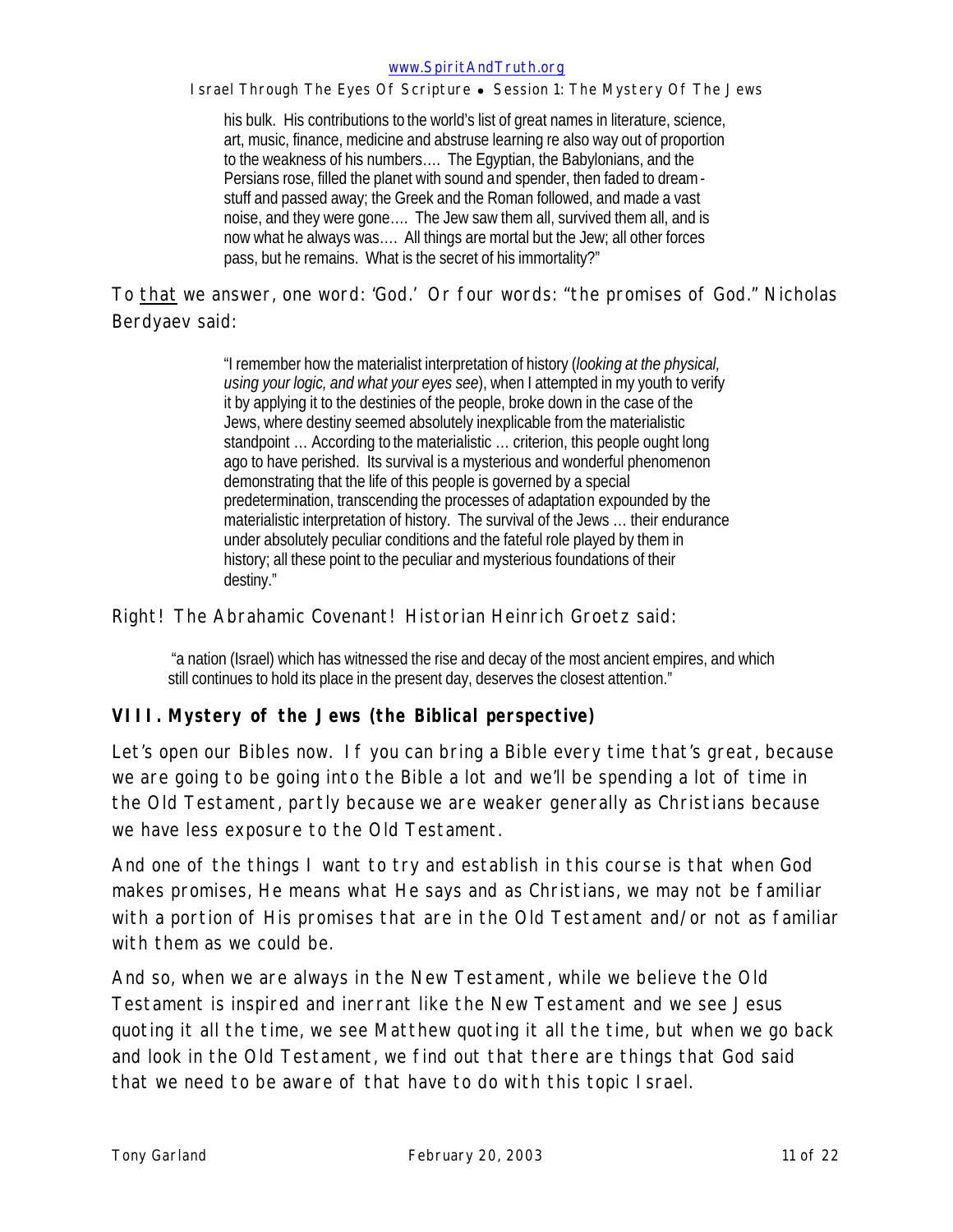#### *www.SpiritAndTruth.org*

*Israel Through The Eyes Of Scripture* • Session 1: The Mystery Of The Jews

We are going to flip to Jeremiah 31 and we are going to find instructions from God on how to destroy the Jews. It turns out it is a little bit difficult. Jeremiah 31:35 is where I'm going. The other thing I wanted to say is that we will be touching on a lot of scriptures that I'll be presenting saying, "This is what this is about," but they will be out of context because we don't have time to establish the context so your job is as Paul says in Acts 17:11-if you are a good Berean-is to "check the Scriptures daily to see if these things be so." So, one of the challenges in the Old Testament is that there are a lot of promises and prophecies there and it is easy for someone like myself to go back there, grab a Scripture out of context, and say this is a prophecy about one thing or the other and for all you know, it might have been fulfilled already—say in 550  $B.C.$ —or some other time when certain political things happened with the Jews. So, you are going to have to take my word for it here in the class, but on your own time, check these things out.

But starting in Jeremiah 31, verse 35, this is right after God has mentioned the New Covenant in an explicit way where God is going to give a New Covenant starting in verse 31 but we will pick up in 35.

"Thus says the Lord who gives the sun for a light by day, the ordinances of the moon and the stars for light by night. He disturbs the sea and its waves roar. The Lord of hosts is His Name. If those ordinances, that is the sun and moon depart from before me says the Lord, then the seed of Israel shall also cease from being a nation before Me forever."

So this is what the nations who want to destroy Israel need to do, they need to read Jeremiah 31 and start sending their scud missiles toward the moon or the sun.

### **It continues in verse 37,**

"Thus says the Lord, If heaven above can be measured and the foundations of the earth searched out beneath, I will also cast off all the seed of Israel for all that they have done, says the Lord."

So, when you start looking at Israel, these passages have to come forward in your mind. You have to say to yourself, what more could God have said here and elsewhere we'll look at to get us to understand the experience about this nation although they have been disobedient, they crucified their king, or we and they crucified their king.?

We will talk about that too, but ultimately He says the nation of I srael is going to continue to exist and we will see when we look at the Old Testament what this is. If you get a concordance and you look up the word "remnant," you will find all through history even within Israel there have always been a group of people who knew God and who were called the believing remnant. Such as when He says to Elijah, "I have 7,000 that have not bowed the knee to Baal." Remember Elijah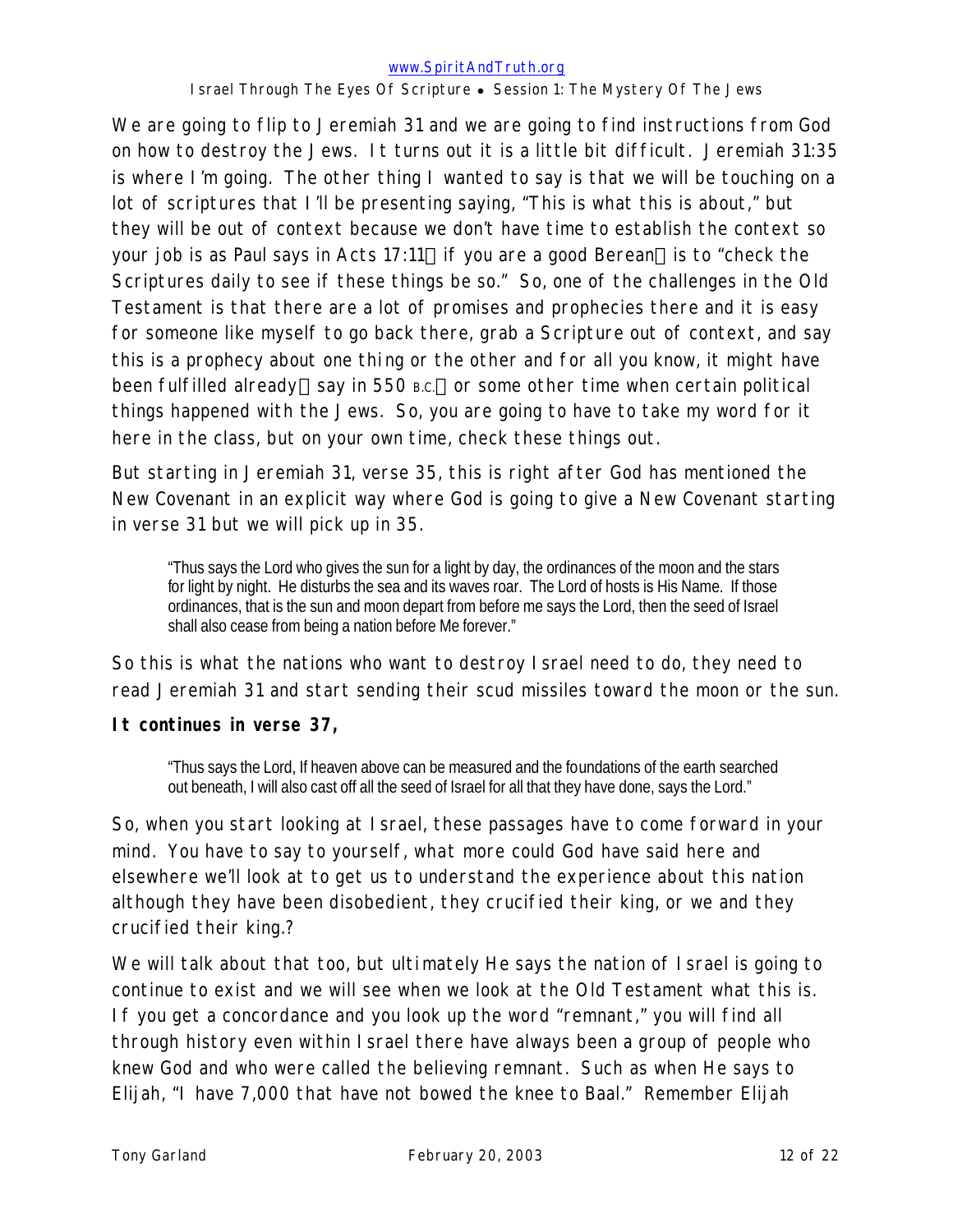says, "I am the only one left." And God says, "No, I've got 7,000." And you'll see that this remnant within the wide stream of the nation Israel. There is the "Israel of God," a group of Jews that always know God and today they are Christian Jews which we call Messianic Jews. Those are the remnant. I'm getting off on a tangent, but anyway, this is this business that God promises that He is going to keep the nation existing.

### **IX. Christian Misunderstanding**

Now we get to the sad fact of a lack of understanding by Christians about the nation. When Jesus came to the nation Israel, remember in John 5:39 that He said to the Pharisees, the religious leaders, "You search the scriptures for in them you think you have eternal life; and these are they which testify of Me." Here we have people who have God's written Word, who were studying His Word, but they did not know Who Jesus was or they wouldn't agree with Who He was. You can debate how much they knew, but they rejected their own Messiah and yet, they had the Scriptures. And I wonder today that if Jesus was here today, if He wouldn't go to some of the areas of Christianity and say, "You search the scriptures, for in them you think you have eternal life, and these are they which testify of My promises and plan for Israel." You know, God has a plan that He said He is going to do whether it is the First Coming of Jesus, the Second Coming of Jesus, the creation of the Church—all these things He set forth and it is our job as Christians, believers in Jesus, to find out what God has said.

We can't walk around with an idea about Israel that isn't God's and then expect God to honor our idea. No no! He's God! We have to find out what did He say and let's do it the way He says. So, this is one of those things that we can be in the same spot as the Pharisees when it comes to our modern understanding of the nation Israel. When we get our source of information about what we think about Israel all the time from the media and we are not looking at God's Word, we're going to end up more like those Pharisees. We're going to end up in a position where we are in here worshipping the King of the Jews who said to Jerusalem, "You will not see Me again until you say, 'Blessed is He Who comes in the Name of the Lord.'" He's going to come back and they are going to say He is blessed.

What I am saying is, we are worshipping Jesus and at the same time, many of us in the larger realm of Christianity are out-of-step with the heart of God when it comes to the nation Israel and that's my concern which is one of the reasons we are doing this class.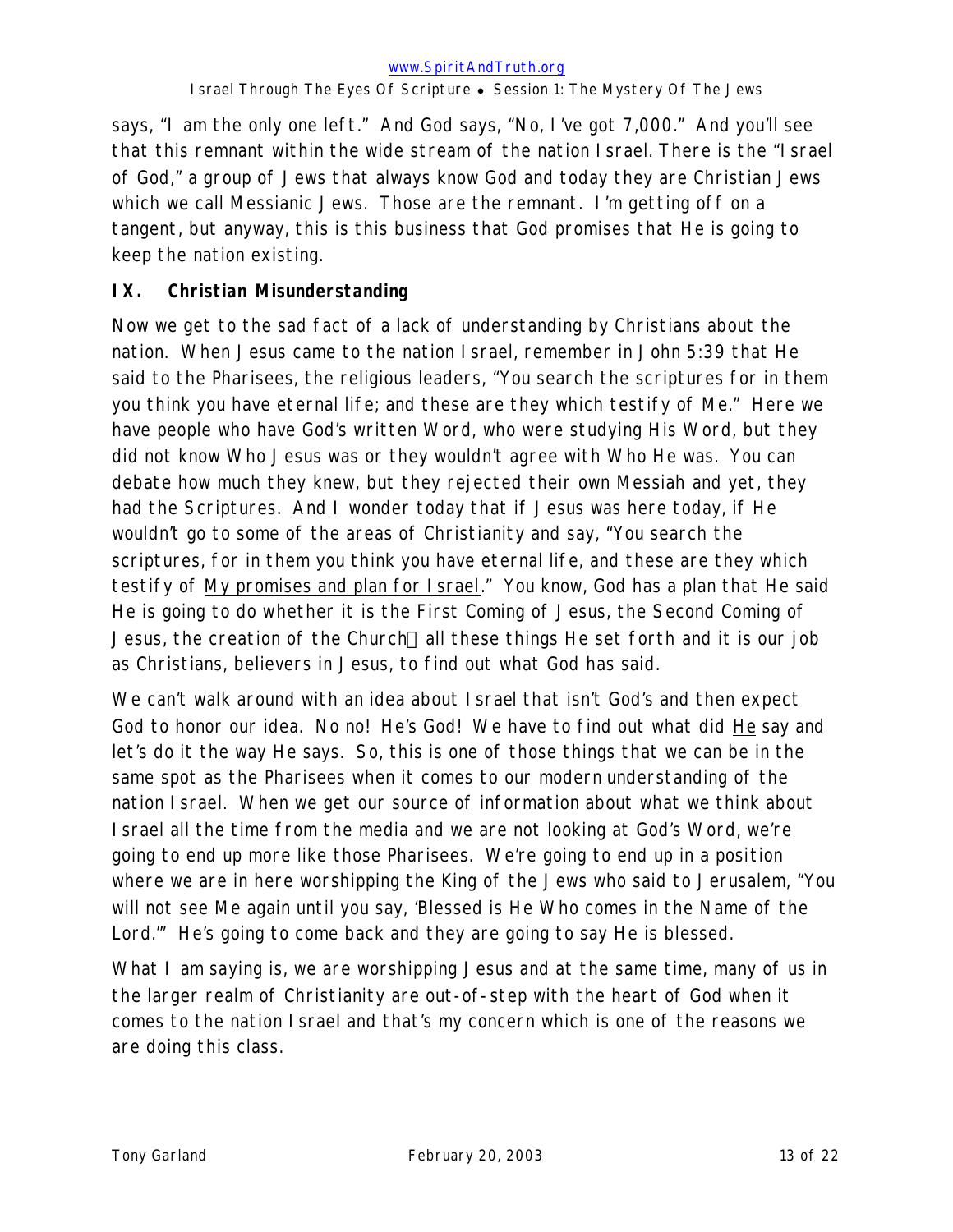#### *www.SpiritAndTruth.org*

#### *Israel Through The Eyes Of Scripture* • Session 1: The Mystery Of The Jews

Now remember though at the time Jesus came, even though the Pharisees and the Sadducees did not either recognize Him or refused to recognize Him, do you remember in the beginning of the book of Luke, 2:28 when Jesus is brought as a baby to the temple to be circumcised, there are a couple of people there who seem to know a lot more than the disciples about what is going to happen to Jesus, right? Do you remember? This guy Simeon is in the temple and God had to reveal by His Holy Spirit that He would see the Messiah before he dies and he takes Jesus up in His arms in verse 28 and blessed God and said, "Lord, now you are letting Your servant depart in peace according to Your Word for my eyes have seen Your salvation which You prepared before the face of all people, a light to bring revelation to the Gentiles and the glory of Your people Israel." And notice what He says in verse 34 when He says to Mary. He says, "Behold, this child is destined for the fall and rising of many in Israel and for a sign which will be spoken again, yes, a sword will pierce through your own soul also so that the thoughts of many hearts may be revealed." What is He doing there? He is implicitly prophesying the crucifixion of Jesus to Mary!

Now, contrast him with the Pharisees and Sadducees that Jesus is always saying, "Woe to you snakes, vipers…." Now some of the Pharisees came to Christ, but the ones that wouldn't—He is constantly telling them, "You have got the Scriptures. You've got the law. You've got Abraham, your Father, but you are the sons of the devil." He's saying that you need to understand and embrace what God has said and as Christians, we need to be careful too. Not that it is as a salvation issue, but it is an issue of knowing and agreeing with God's will in history.

We don't want to be in the future from now looking back and saying, "Well there was the crusades, there was the holocaust, and then "whatever comes next, and Christianity played a part in the "whatever came next" too just like it did in the crusades." So that is one of my concerns, so we need to understand the aspect of the Bible that talks about Israel.

The sad fact of history is that Jews through history have had a better time under Muslims than under Christians. Lately that is not the case or in the United States and Britain. Of course, what is going on in the Middle East right now, the Jews wouldn't necessarily say that, but back in history, A.D. 600-800 around in there when they were in Spain and also at times when they have been under Persian rule, they have had a much better time than they have had historically under Christians.

And part of this is the idea that Christians are always going—and they are doing it today—that they are going to blame the Jews as a *nation specifically alone* for the crucifixion of Jesus and yet, Scripture says that He was crucified for our sins and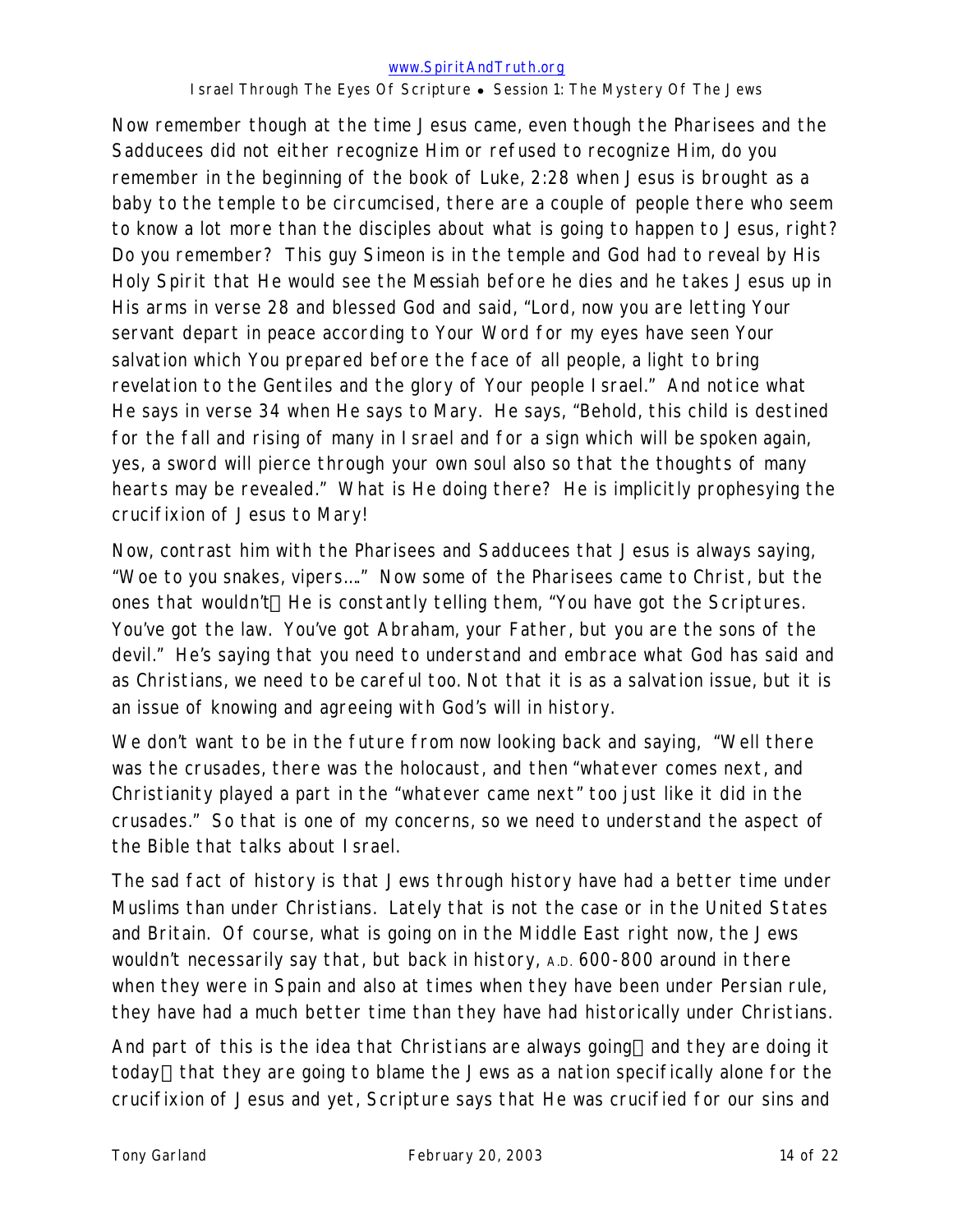that the Gentiles were involved in His crucifixion too. But that's part of what you hear the blame for on Israel and why in some realms of Christianity, they've had such a hard time.

So today I'm just going to touch on some of the modern things that are going on that are a reflection of that in our own day. Again, this class is not primarily about politics—this is going to be the main part where we talk about politics, per se, because we are going to be looking at Biblical material.

But it is interesting to see the stance for instance of the Vatican, the official representation of Christendom and for many who don't know the Bible that well, the Roman Catholic Church, that's their definition of Christianity. I mean, before I was a believer (I've been a believer for about 10 years), I thought Christianity was what Roman Catholicism was. Everything I saw about it, I thought was Christianity. Well, they've refused to recognize the State of Israel since its establishment all the way until June of 1994 and they've opposed Israel's sovereignty over Jerusalem the entire time. Now, they've stopped that opposition at the moment because they are in support of the PLO desire for Jerusalem.

And we've really not talked about this, but if you were to go into the Old Testament and look at all the promises made about Jerusalem as well, you will see that there are a ton of promises that God has made concerning the actual town of Jerusalem as well and that many of these cannot be spiritualized away and it is clear from the context that they are not talking about the New Jerusalem which comes down out of heaven because it talks about Jerusalem mourning and being in a mess and, "I will put watchman on your walls," etc. God does not need to put watchmen on the walls if it is the heavenly Jerusalem. It's perfect. It's in heaven. There is no sin there. Ok, so this struggle over Jerusalem is an echo of the struggle over the Promised Land as well. Pope John Paul is continuing to urge for a Palestinian state.

Our presidents, former President Bill Clinton and President Bush, both campaigned on a promise to move the U.S. Embassy to Jerusalem but have avoided doing so by invoking a special security waiver every six months. There is a foreign relation's authorization act that was also recently signed into law by George Bush, but the State Department refuses to recognize Jerusalem rather than Tel Aviv as the capitol of Israel and relocate the embassy there. So, because of the political situation-it is a hot potato, right?-so the president keeps saying, "It is too strategic, we can't do this." And congress is saying, "Look, we want Jerusalem to be the capitol of Israel because Israel says it is her capital." So, I'm just giving you an example of how this is working out in political history, geo-political history.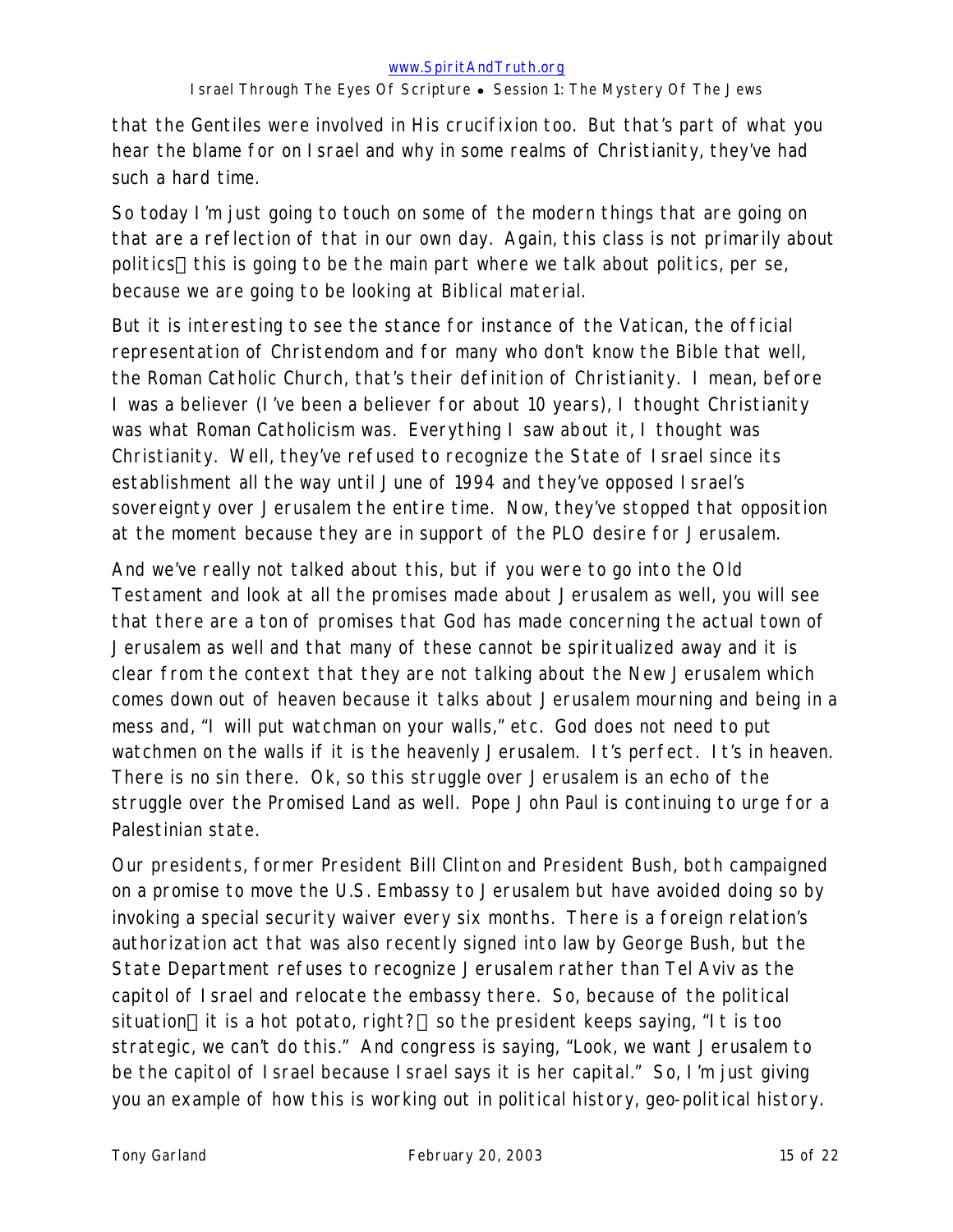Christianity is not all "pie in the sky." There are political ramifications that come about from it and some of them are going to be unavoidable as we will see as the Kingdom of God is going to intervene on earth in a geo-political way.

Then we have Palestinian leader, Yasser Arafat. He signed into law a nearly two year old bill naming Jerusalem as the Palestinian capitol and he took this action is response to this new U.S. law.

That doesn't surprise me so much, but what I do want to share tiny snippets from is a couple of letters. These letters were written by the Patriarch of the Greek Orthodox Church in Jerusalem—by a man by the name of Irineos I. He is currently being considered for appointment as the head of the Greek Orthodox Church in Jerusalem. This first letter is to the "President of Palestine, Mr. Yasser Arafat" and in it here is one of the things he says,

"We pray to the almighty God of love to give you success and victory in this holy struggle and also help to establish an everlasting peace in the Holy Land. We hope that soon a great and independent Palestinian State will be established in the beloved sacred land of your fathers with Jerusalem as its sovereign capitol."

He is not saying "divided" or "shared" even. He is saying that Jerusalem should be entirely the capitol of non-Israel. And this is a Bible believing Christian. I mean, I don't know if he is or not, but I am just saying from someone else's point of view this is a guy who is really supposed to know the Bible and he is saying that Jerusalem is not Israel's capitol or should not be Israel's capitol.

Here's what he goes on to say in another letter,

"You are aware of my multiple interventions both toward the late Patriarch Diodoros and the Greek government in the international forum for the right of the Palestinians to have their independent state with its capitol as Jerusalem."

Now listen to this next paragraph,

"You are finally aware of the sentiments of disgust and disrespect that all the Holy Sepulchre Fathers are feeling for the descendants of the crucifiers of our Lord Jesus Christ, actual crucifiers of your people, Zionists, conquerors of the Holy Land of Palestine."

Now, that to me, I don't know the man, but he is very dangerously close to being in opposition to God in history. That's all I'll say about it, is that he here is calling the Jews *alone* the crucifiers of Jesus. He is equating the crucifixion of Jesus with the Jews treatment of the Palestinians today and he is saying that the Palestinians should have Jerusalem all to themselves.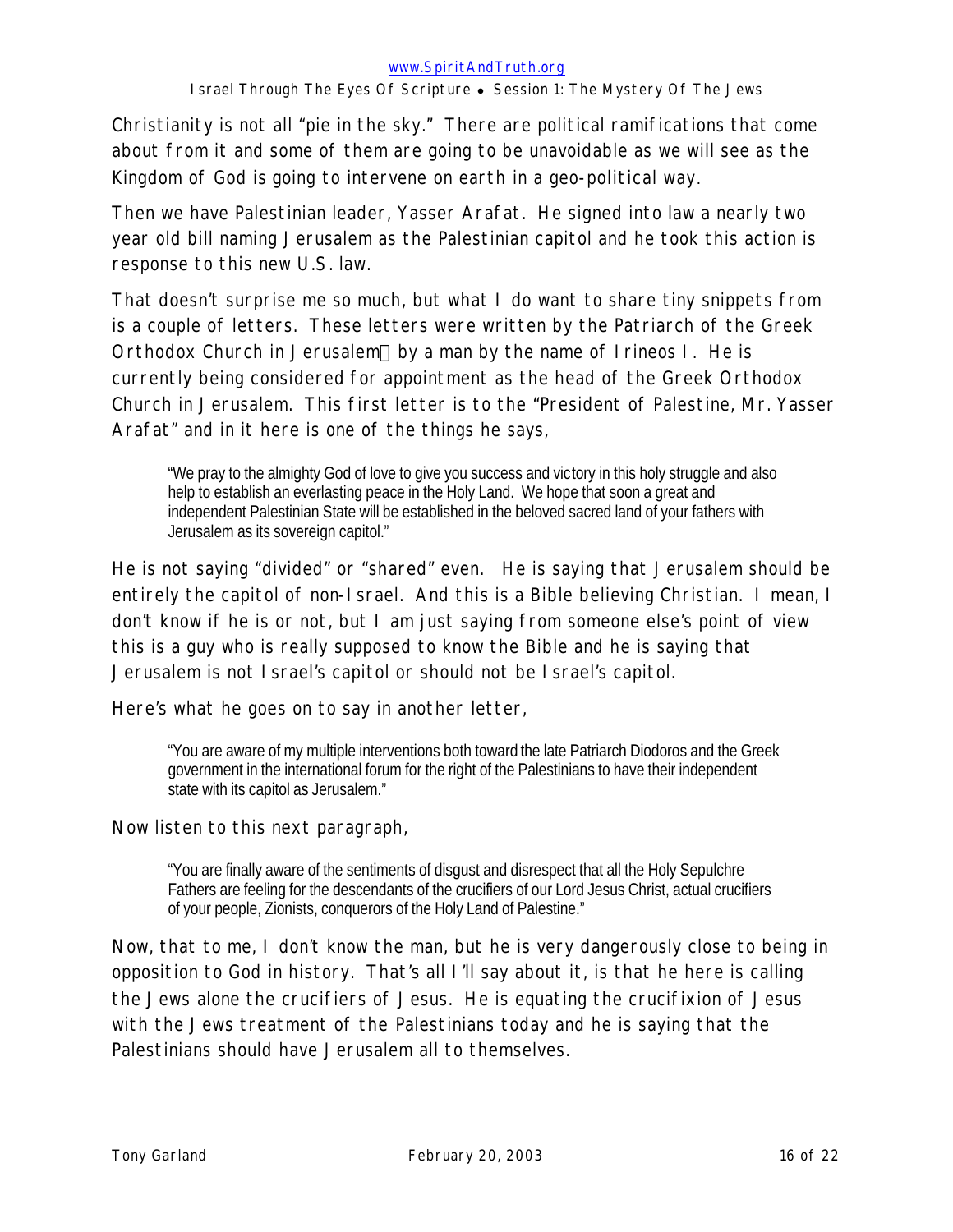#### **And, at the end of it, he says,**

"In the eventuality that with your help and the help of God, I would be elected as the Patriarch, rest assured Mr. President Arafat that the rights of the most beloved Palestinian people of the Holy City of Jerusalem will find the most hot supporter."

I just offer that as an observation to think about. I don't know how everybody feels about that whole business. It is not my intent to really comment on it other than to say that these things do have political ramifications. You'd never get me to say, "Give Jerusalem to another nation." I couldn't say it out of my mouth, because I just see so many Scriptures about it, but he doesn't have any trouble with it.

#### **X. God's Heart for Jerusalem and the Promised Land**

So, we see in Scripture, I'll just touch on a couple of these. If you look at Isaiah 49:14. These were written at times during Israel's past, but they set forth God's attitude about Jerusalem and Israel. Isaiah 49:14 says,

"But Zion said (*Zion is a term that refers to a hill, part of Jerusalem. It is used to refer to Jerusalem in many cases like here*), the Lord has forsaken me and my Lord has forgotten me. Can a woman forget her nursing child and not have compassion on the son of her womb? Surely they may forget, yet I will not forget you. See, I have inscribed you on the palm of my hands. Your walls are continually before Me."

You have to remember that Jesus when He left He said that "Your house is left to you desolate" which is at the end of Matthew 23, Jesus was filling the same place as the glory of God in the temple. So He goes to the temple which is His Father's House and when He leaves there, He says "Your house is left to you desolate." And the reason it is left desolate is because the glory of God, Jesus, is leaving again just like it did before the Babylonian captivity which we might look at, but He says though, "You will not see Me again until you say 'Blessed is He Who comes in the Name of the Lord.'"

If you go and read that passage, you will see He is talking to the city, Jerusalem. He is talking to Jerusalem and that's where He is going to come back. His feet will touch the Mount of Olives, the same way He left and that is what the angels say in Acts 1:9 or so. They say that Jesus will come back is the same way He was taken up, so there again, not having forgotten Jerusalem, He says in many passages—in 1 Kings 11:36 He chose Jerusalem and He has put His Name there.

One of the best passages to look at is Isaiah 62. Take a look there. This is the passage that when I first heard this passage it was on a music CD. I had a music CD with some Jewish Christian music, written by Messianic Jews, and these lyrics were in the song. And I heard these words and I was a pretty new Christian and I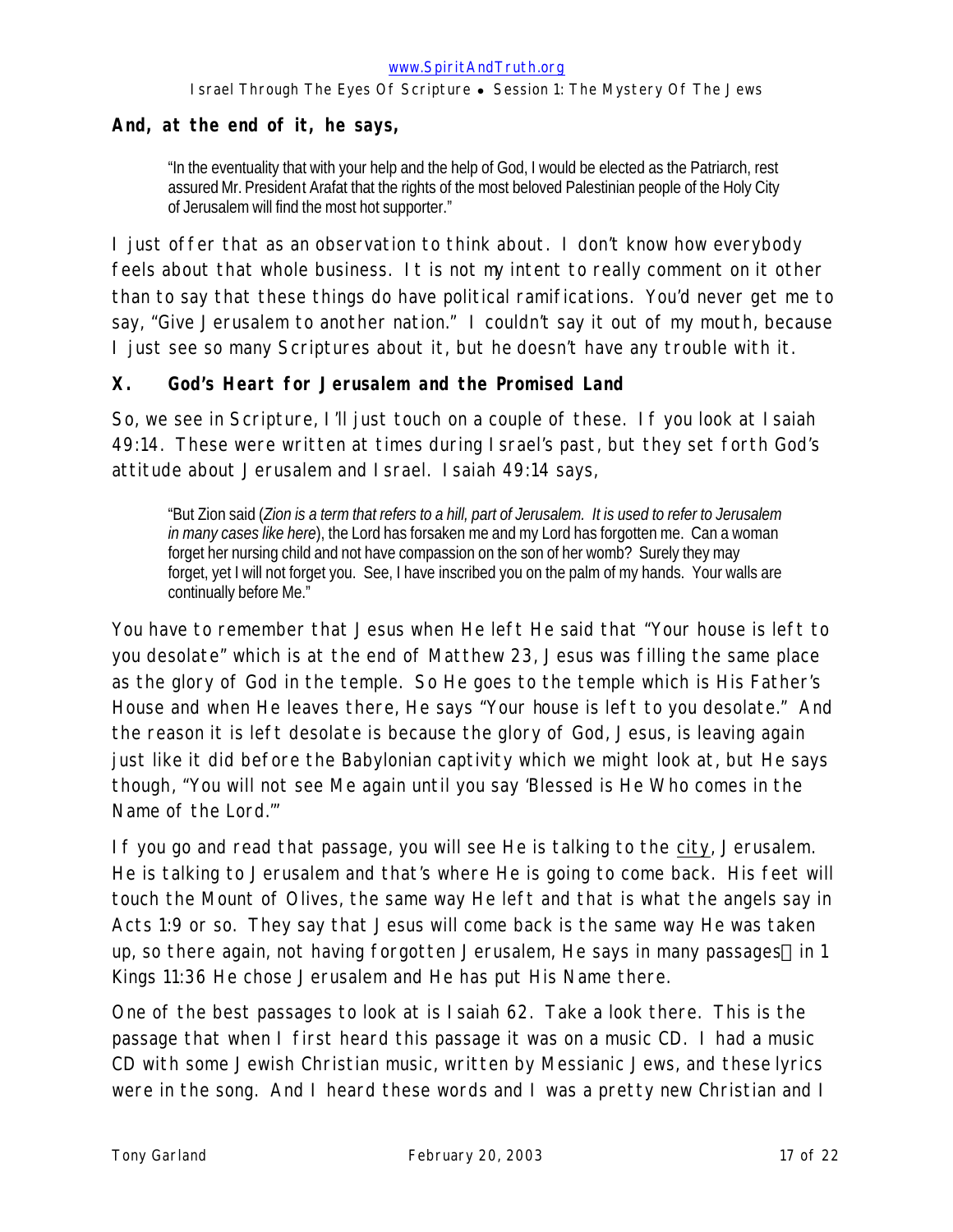thought, "That's incredibly political and that is over-the-top Zionism!" I was kind of like—wow—I don't know about this CD that I got. It might be a little too far out and then I ran across Isaiah 62 and I realized all they did was read Isaiah 62! And, like oh!

"For Zion's sake I will not hold My peace and for Jerusalem's sake, I will not rest until her righteousness goes forth as brightness and her salvation as a lamp that burns. The Gentiles shall see your righteousness and all kings your glory (*talking about the city of Jerusalem*)."

Notice in verse 6:

 "I have set watchmen on your walls, O Jerusalem, that shall never hold their peace day or not. You who make mention of the Lord, do not keep silence and give Him no rest until He establishes, until He makes Jerusalem a praise (*where?*) in the earth."

So He is talking about having watchmen on the walls and in here, you will see that He says you shall no longer be termed forsaken. That is not the heavenly Jerusalem, this is like we looked at in our schedule [the earthly Jerusalem]. He is talking about the Jerusalem of the Millennial Kingdom, the rule of Jesus on the earth which we will get to later. But these are just a sampling of some of the passages you will see.

Let's look at one more, Zechariah 12. Zechariah is just before Malachi, the last book of the Old Testament. This is the passage that you would have to spend a lot more time to look at, but it has not been fulfilled. But in verse 2, God says,

Behold I will make Jerusalem a cup of drunkenness to all the surrounding peoples when they siege against Judah and Jerusalem. And it shall happen in that day that I will make Jerusalem a very heavy stone for all people, for all who heave it away will surely be cut in pieces though all nations of the earth are gathered against it."

There is a lot more to this passage, like I say, that you want to look at, but you can see here what happens is that God intervenes on the side of Israel and Jerusalem in this conflict. It's not a light thing as a Christian to oppose I srael—having Jerusalem and Israel dwelling in the Promised Land.

This has been the viewpoint of America for quite awhile and one of the reasons the Jews have done well in America and why we are their ally is because we have a foundation of Protestant Biblical Christianity. And that foundation is eroding rapidly and as it erodes, our support for Israel, not because of who it is, but because of what God has said is eroding with that.

Now the other thing having to do not just with Jerusalem but the land, is that this is not an issue about native rights. Let's get that clear. If we applied native rights here, we'd have to kick off a lot of us who came in from Europe or our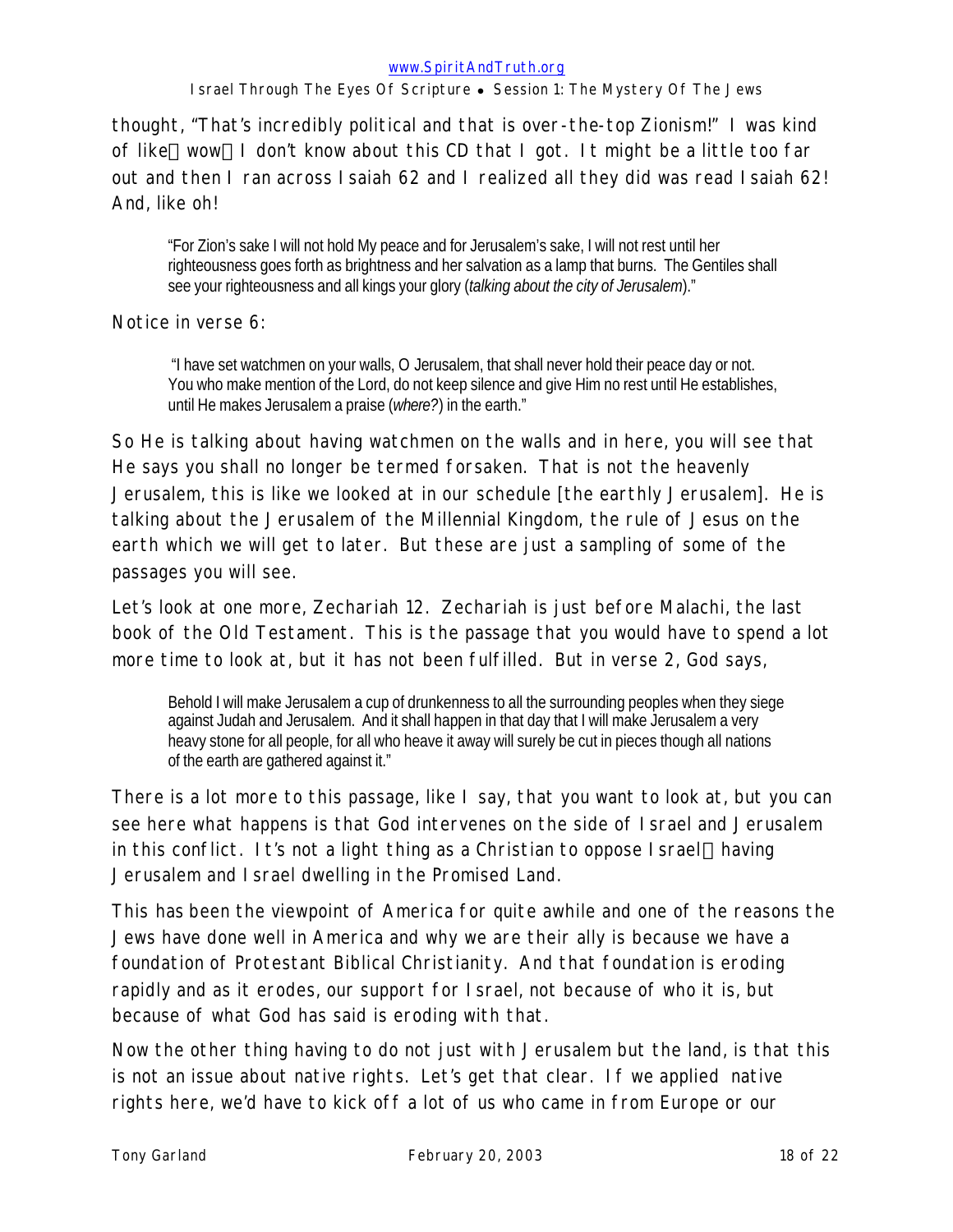forefathers came from there. I was born in Liverpool, England. A lot of us came in from Europe and so "stole the land from the Indians." So, if you get into the native rights thing, you have to find out who was there before you were and by the way, there was probably someone there before they were there and that is how this whole thing goes and so it is very clear from the Bible that Israel didn't have the Promised Land. That is why it was promised. There were other people living in there, the seven different nations, the Canaanites and so forth.

So when people started getting back to who was there first, that is an interesting discussion, but for a Christian who believes in what God says, it is irrelevant. Because what is important to the Christian is God's sovereignty. What is God doing? What has God said? I don't care about anything else. I just want to know what has God said and what is He doing and that's where I'm going to align myself with because of Who He is.

So, again, God gave the land to Israel. We'll look in the rest of this course about what were the conditions for the giving of the land. Like we talked about, what were the conditions for giving the car? Is the car still Israel's and when do they get the keys? And we'll see how there are some complications there about having to be obedient, but there are some verses that should make us pause and be careful.

Let's look in Joel 3, another passage. It's the second of the minor prophets—Hosea, Joel, Amos. Joel 3:2. Again this is a passage you'll have to spend time looking at the context yourself, but some of what is in this passage is clearly not yet fulfilled. Verse 2,

"I will gather all nations and bring them down to the valley of Jehosephat (*"jehu sephat" means "God judges", so He is going to bring them down to the valley of God judges*) and I will enter into judgment with them there on account of My people, My heritage Israel, whom they have scattered among the nations. They have also divided up (*whose land?*) My land."

When I read those verses, I get afraid. It makes me nervous because when you look at how this goes, this whole passage, there are aspects about this that have to do with great judgment upon all nations and many people believe this is tied in with Armageddon situation in Revelation and it is yet future. He's talking about My people, My heritage, My land and He says the nations have scattered the Jews and divided up their land.

So, I'm not trying to say that I srael or the Jews are perfect—that we should unconditionally support them—but what I *am* saying is that we need to see what God has said about the nation and we need to be careful to understand that they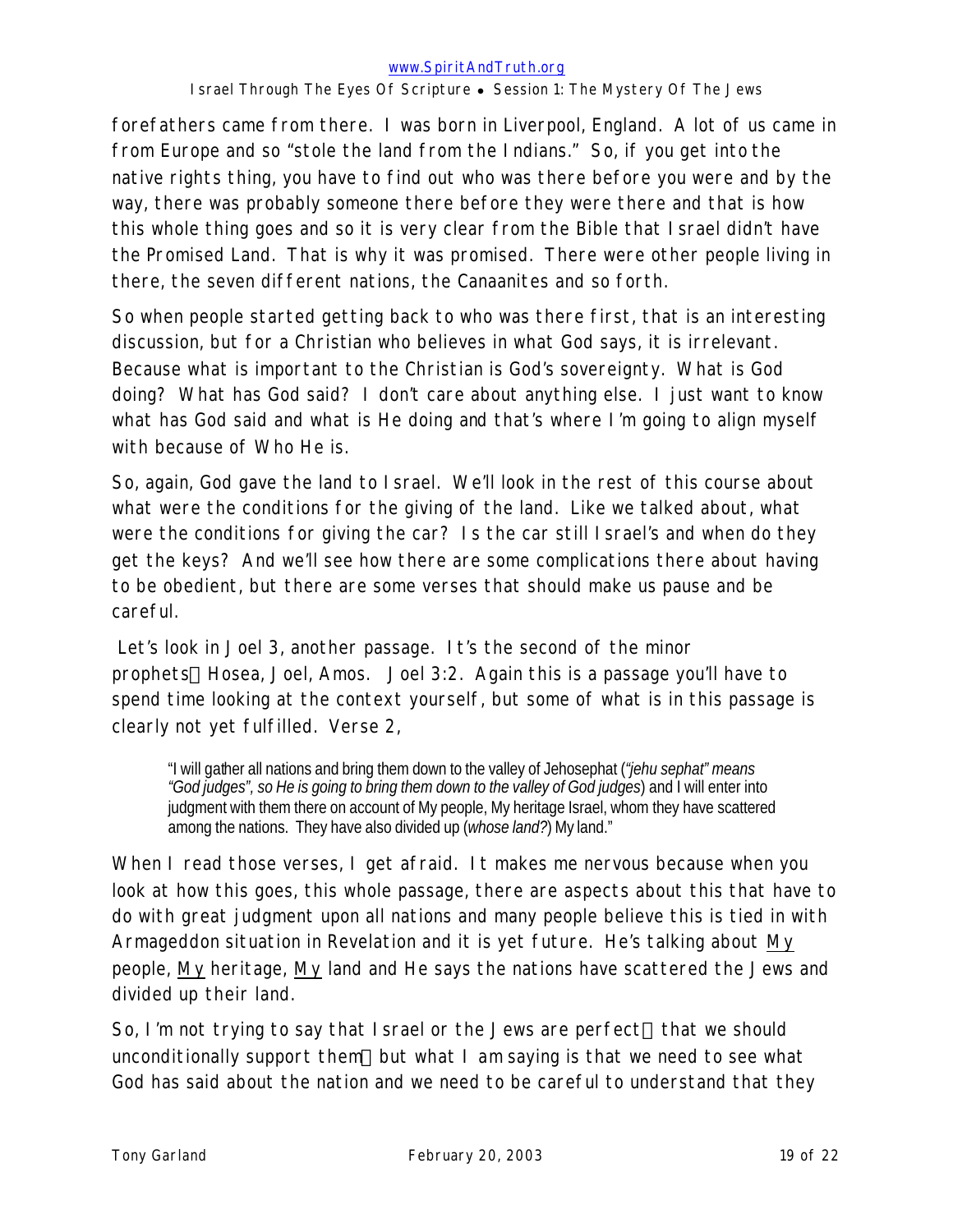have certain promises and purposes that God has and it is not about us, it's about God.

One thing I didn't bring along. I wanted to bring my Koran. I'll have to bring it tomorrow when I do this class, but in the Koran, the Koran recognizes that the Promised Land was given to Israel. Isn't that surprising? Sura 5:20 reads:

"Remember, Moses said to his people, 'Oh my people! Call in remembrance the favour of Allah unto you, when He produced prophets among you, made you kings, and gave You what He had not given to any other among the peoples. O my people! Enter the Holy Land which Allah hath assigned unto you, And turn not back ignominiously, for then will ye be overthrown, to your own ruin."

So there is in the Koran—you'll see if you ever spend some time in it—that it has snippets of Old Testament truth, some of it very clear, some of it different and twisted. There is a section here where it is quoting Moses talking to the Jews entering the Promised Land and it says right there, the Promised Land is Israel's, so it is pretty confusing.

### **XI. The Battle Over Biblical Interpretation**

That brings me to my third topic, what I call the battle over Biblical interpretation. This has to do with several things, the nature of promises and the nature of interpretation. If I came to one of you here and I said, "At the end of the class, I'm going to give you a brand new red truck." And you knew that I was a person of my word—so all through the class you are sitting there thinking, "Wow! He is going to give me a brand new…there's no way He is going to give me a brand new red truck but he said he is and he is a man of his word!"

Then at the end of class, I walk over to you and I give you a little H. O. toy, a little red truck and I say, "There you go, I fulfilled my promises." How are you going to feel about that? Let's switch it around and say that it is God and that is how He deals with His promises. He comes to you, this is the same God who created man and so one of the things He gave man that the animals don't have is language. And He gave man language to communicate and He also created a brain, our brain. So He gave us the ability to communicate. He gave us sufficient intelligence to understand and He created language and our ability to use language, so He comes and communicates to us and He says, "This is what I'm going to do, A-B-C. Now, when we hear that promise, part of the promise is our understanding of it, right? You have to assume that God understands and uses language that is sufficient. Otherwise the whole thing falls apart.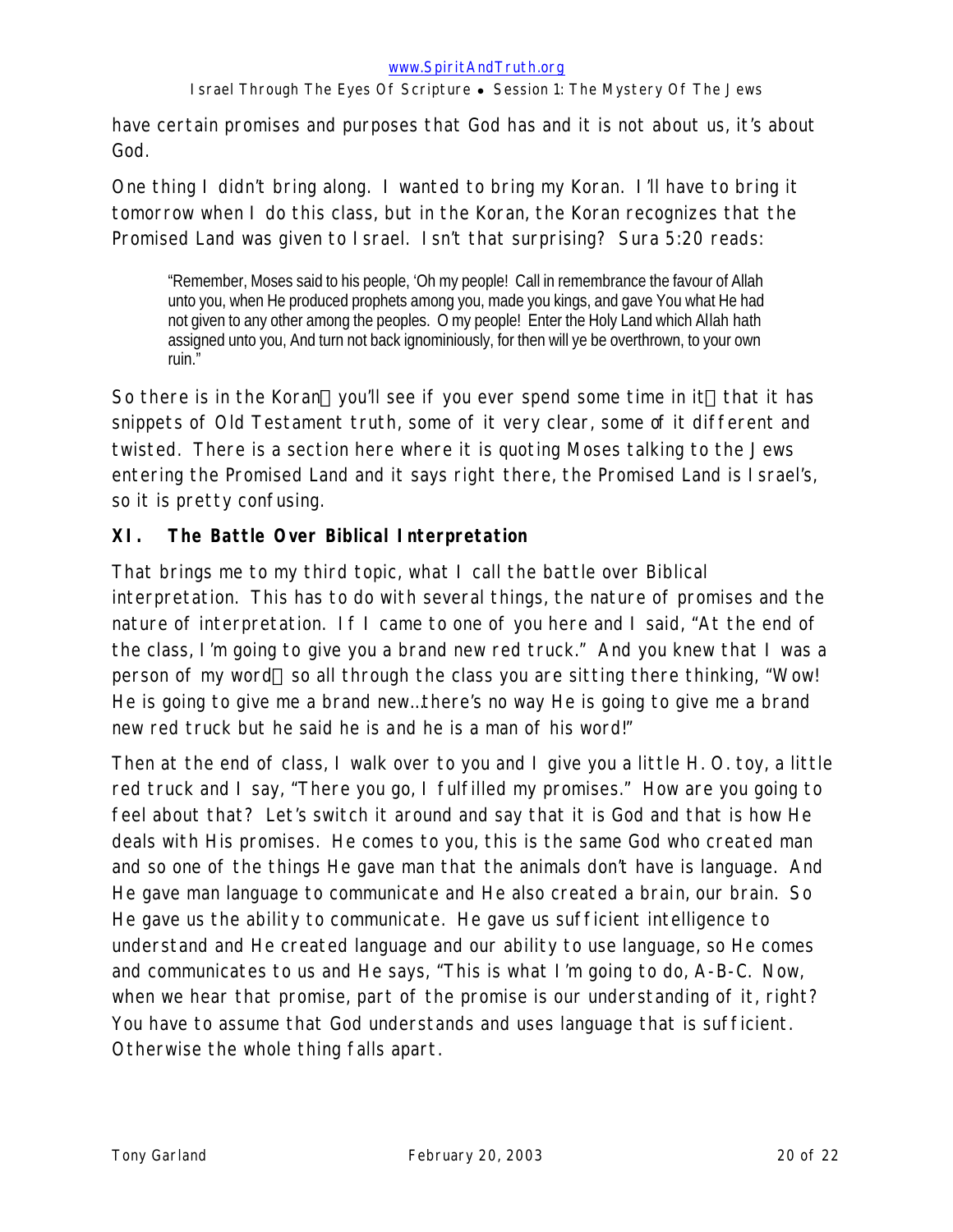What is the point of Him making a promise if He knows you don't understand it, right? So, God has made these promises and He has said certain things. He has said things about the city called Jerusalem and a land and a nation. And when He uses the term in the Old Testament when He says Jacob and Israel, the people who are listening to those promises, they know who Jacob and Israel is.

When Gabriel shows up to Mary to announce that she is going to be pregnant, he says that Jesus will sit on the throne of David. She knows what the throne of David is. She's a Jewess. She has that whole cultural background and she knows what Gabriel is saying. So when we go into the Old Testament and look at the promises God made, We have to look at who did He make them to? How did they understand the promise? And is it fair for God to switch—bait and switch?

It's one thing for God to come and say, "I'm going to give you a truck at the end of class" and you are like "Wow!" And then at the end of the class, He gives you a whole auto lot. That's a shift! I mean He gives you way more than what He promised you. That is one thing, but if I promised "Son, we're going fishing on Saturday" and then Saturday comes and I do something that is not really fishing. Where is the trust? Where's my character?

Well, this is what we have to look at in God's promises so He can't fundamentally change the promise after the fact and redefine what it means. But many Christians do that that way when they read Old Testament. They see "daughter of Zion" and they think He is talking about female Christians. He's talking about a city, Jerusalem, right? And when it says Zion, it's talking about a hunk of dirt in Jerusalem. Now, it is used at times in ways to teach spiritual truth, but when it talks about things like "I'm going to give you this Promised Land, these are the borders, etc. etc.", it's not an abstract thing that is going to be mystical later—that is going to be replaced.

That is one of the problems that has happened in Christianity and that is why there is so much misunderstanding and here's Camano Chapel's position (overhead) on Israel. This is one of their statements that they have in their teaching doctrines.

"We believe that God's Word teaches that the church is a unique spiritual organism designed by Christ made up of all 'born again' believers in this present age. The church is distinct from Israel."

Now some of you will look at this and will go why is he spending so much time on this? It seems obvious, but maybe others of you have had a different background where you have been taught that the church replaces Israel and that we are the "New Israel." That is not the position that the elders here hold.